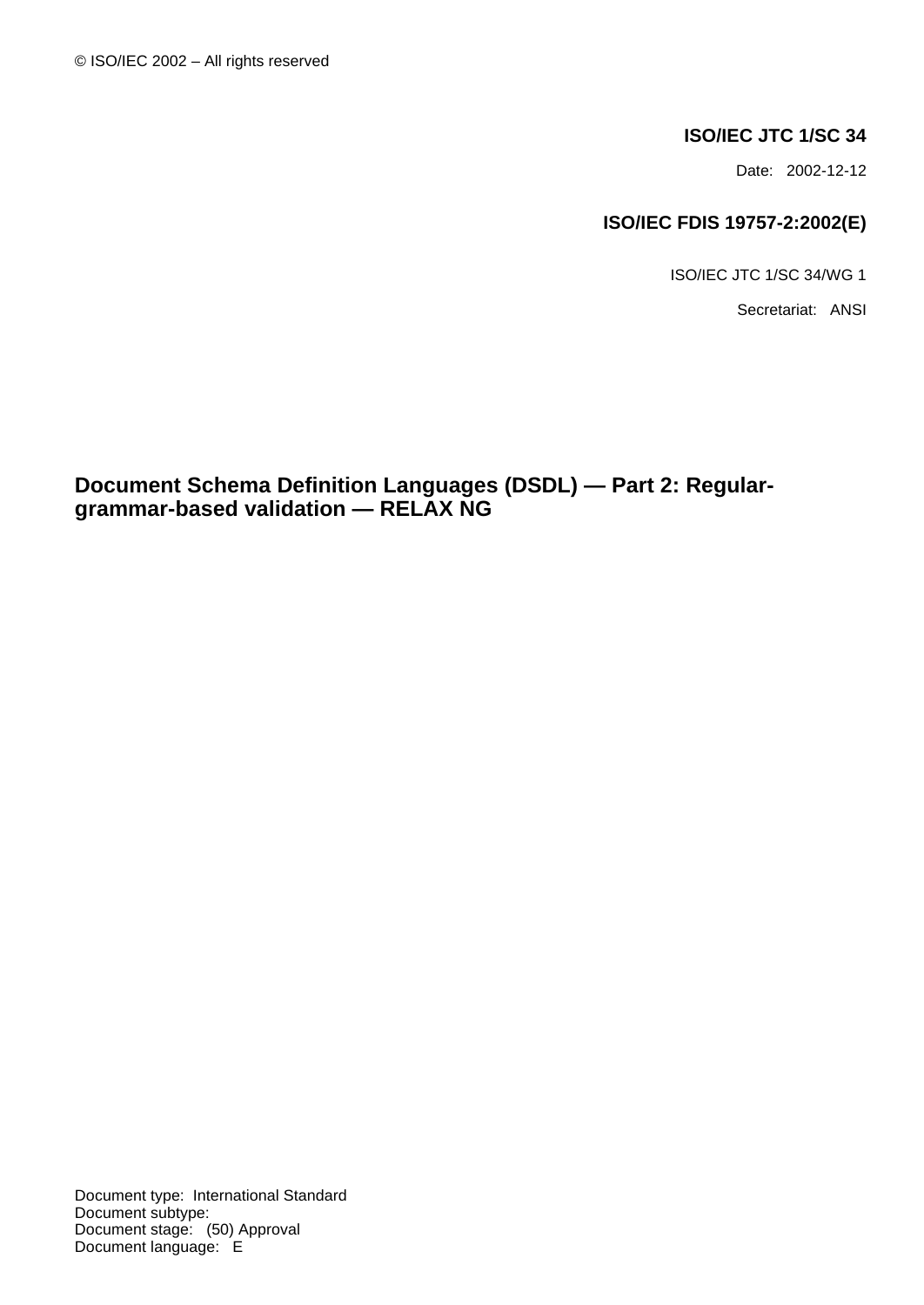## **Copyright notice**

This ISO document is a Draft International Standard and is copyright-protected by ISO. Except as permitted under the applicable laws of the user's country, neither this ISO draft nor any extract from it may be reproduced, stored in a retrieval system or transmitted in any form or by any means, electronic, photocopying, recording or otherwise, without prior written permission being secured.

Requests for permission to reproduce should be addressed to either ISO at the address below or ISO's member body in the country of the requester.

ISO copyright office Case postale 56 · CH-1211 Geneva 20 Tel. + 41 22 749 01 11 Fax + 41 22 749 09 47 E-mail copyright@iso.ch Web www.iso.ch

Reproduction may be subject to royalty payments or a licensing agreement.

Violators may be prosecuted.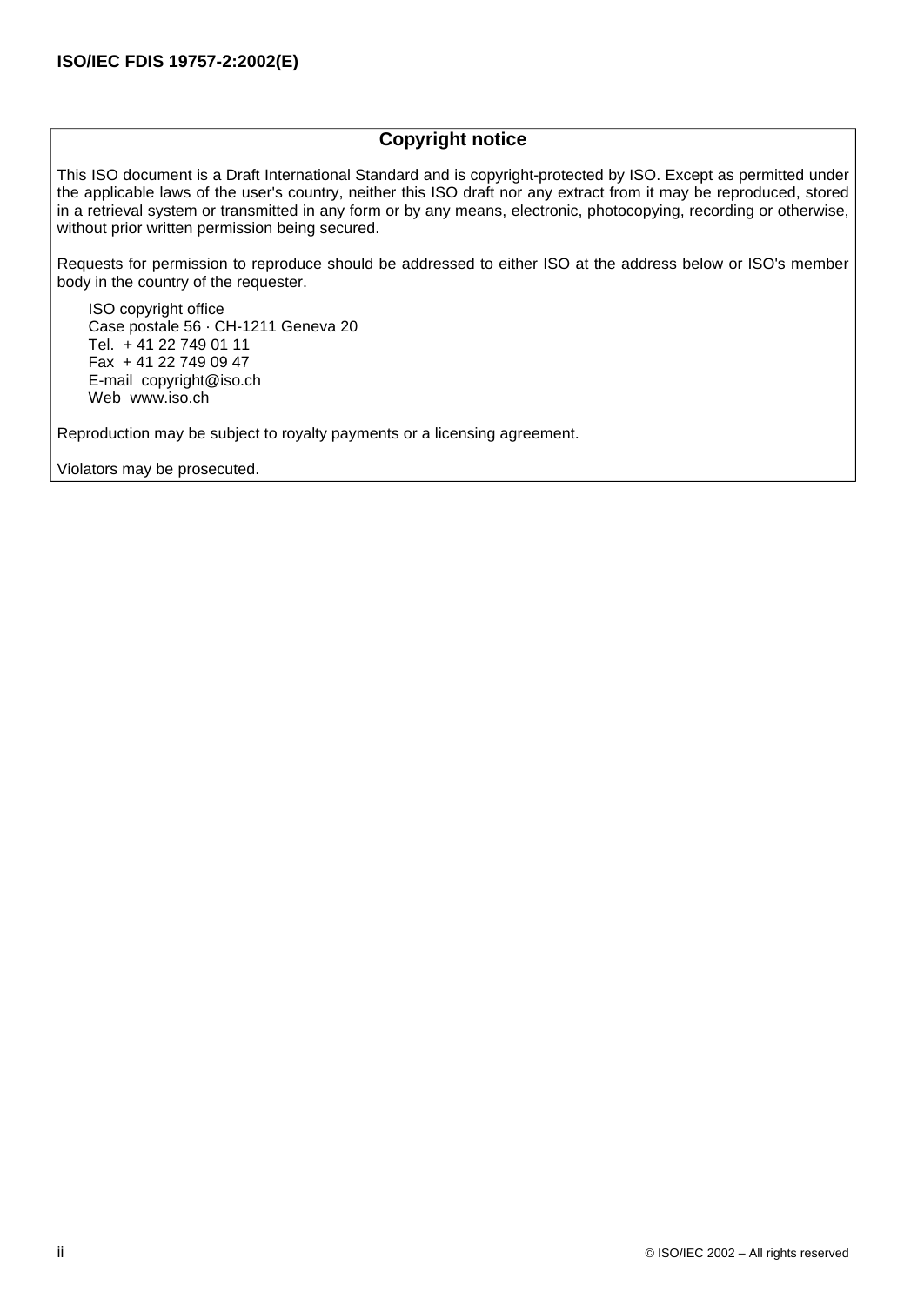# **Contents**

| 1            |  |  |  |  |
|--------------|--|--|--|--|
| $\mathbf{2}$ |  |  |  |  |
| 3            |  |  |  |  |
| 4            |  |  |  |  |
| 4.1          |  |  |  |  |
| 4.2          |  |  |  |  |
| 4.2.1        |  |  |  |  |
| 4.2.2        |  |  |  |  |
| 4.2.3        |  |  |  |  |
| 5            |  |  |  |  |
| 6            |  |  |  |  |
| 7            |  |  |  |  |
| 7.1          |  |  |  |  |
| 7.2          |  |  |  |  |
| 7.3          |  |  |  |  |
| 7.4          |  |  |  |  |
| 7.5          |  |  |  |  |
| 7.6          |  |  |  |  |
| 7.7          |  |  |  |  |
| 7.8          |  |  |  |  |
| 7.9          |  |  |  |  |
| 7.10         |  |  |  |  |
| 7.11         |  |  |  |  |
| 7.12         |  |  |  |  |
| 7.13         |  |  |  |  |
| 7.14         |  |  |  |  |
| 7.15         |  |  |  |  |
| 7.16         |  |  |  |  |
| 7.17         |  |  |  |  |
| 7.18         |  |  |  |  |
| 7.19         |  |  |  |  |
| 7.20         |  |  |  |  |
| 7.21         |  |  |  |  |
| 7.22         |  |  |  |  |
| 8            |  |  |  |  |
| 9            |  |  |  |  |
| 9.1          |  |  |  |  |
| 9.2          |  |  |  |  |
| 9.3          |  |  |  |  |
| 9.3.1        |  |  |  |  |
| 9.3.2        |  |  |  |  |
| 9.3.3        |  |  |  |  |
| 9.3.4        |  |  |  |  |
| 9.3.5        |  |  |  |  |
| 9.3.6        |  |  |  |  |
| 9.3.7        |  |  |  |  |
| 9.3.8        |  |  |  |  |
| 9.3.9        |  |  |  |  |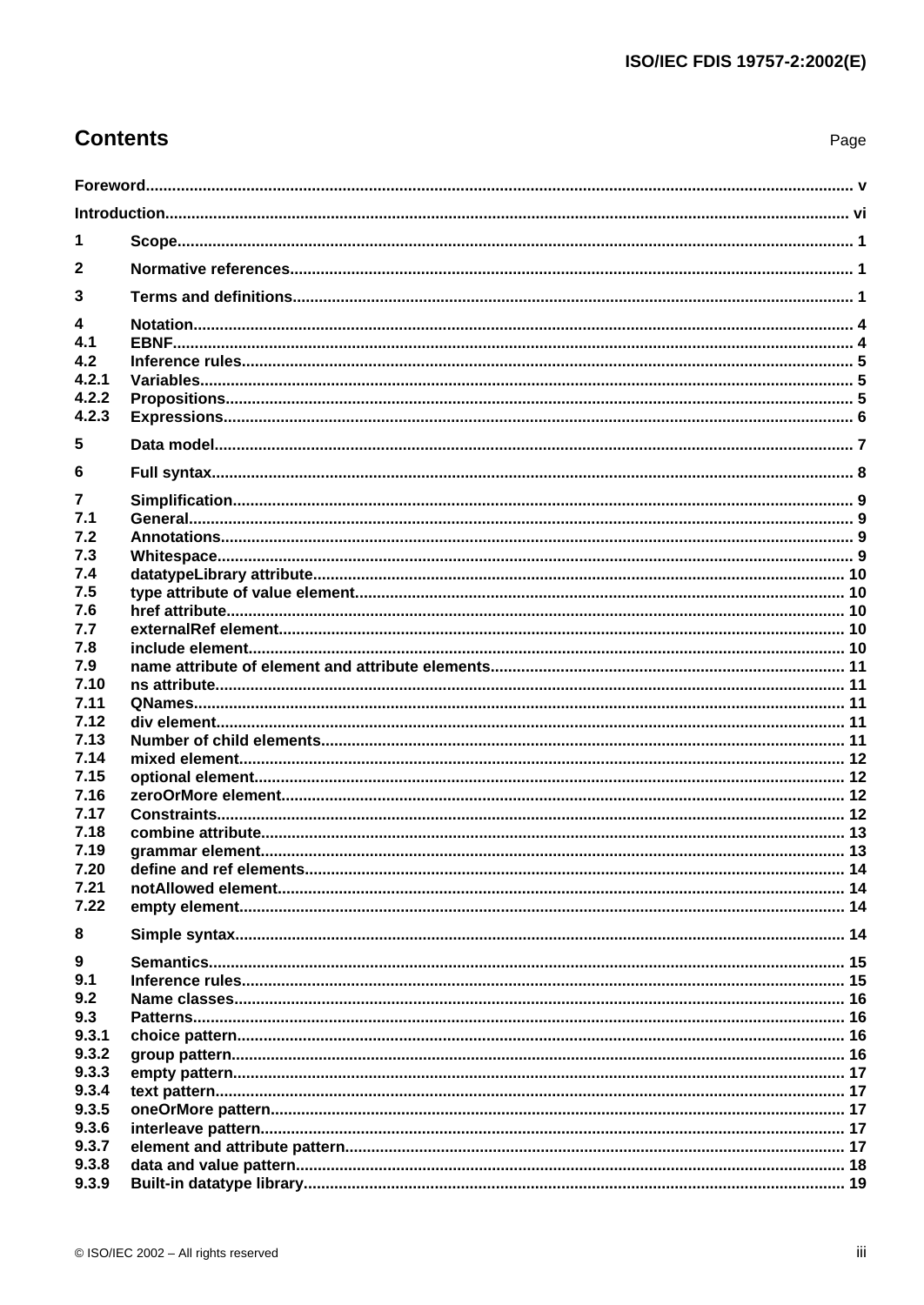| 9.3.10 |  |
|--------|--|
| 9.4    |  |
| 10     |  |
| 10.1   |  |
| 10.2   |  |
| 10.2.1 |  |
|        |  |
|        |  |
|        |  |
|        |  |
|        |  |
| 10.3   |  |
| 10.4   |  |
| 10.5   |  |
| 11     |  |
|        |  |
|        |  |
| B.1    |  |
| B.2    |  |
| B.3    |  |
| B.4    |  |
|        |  |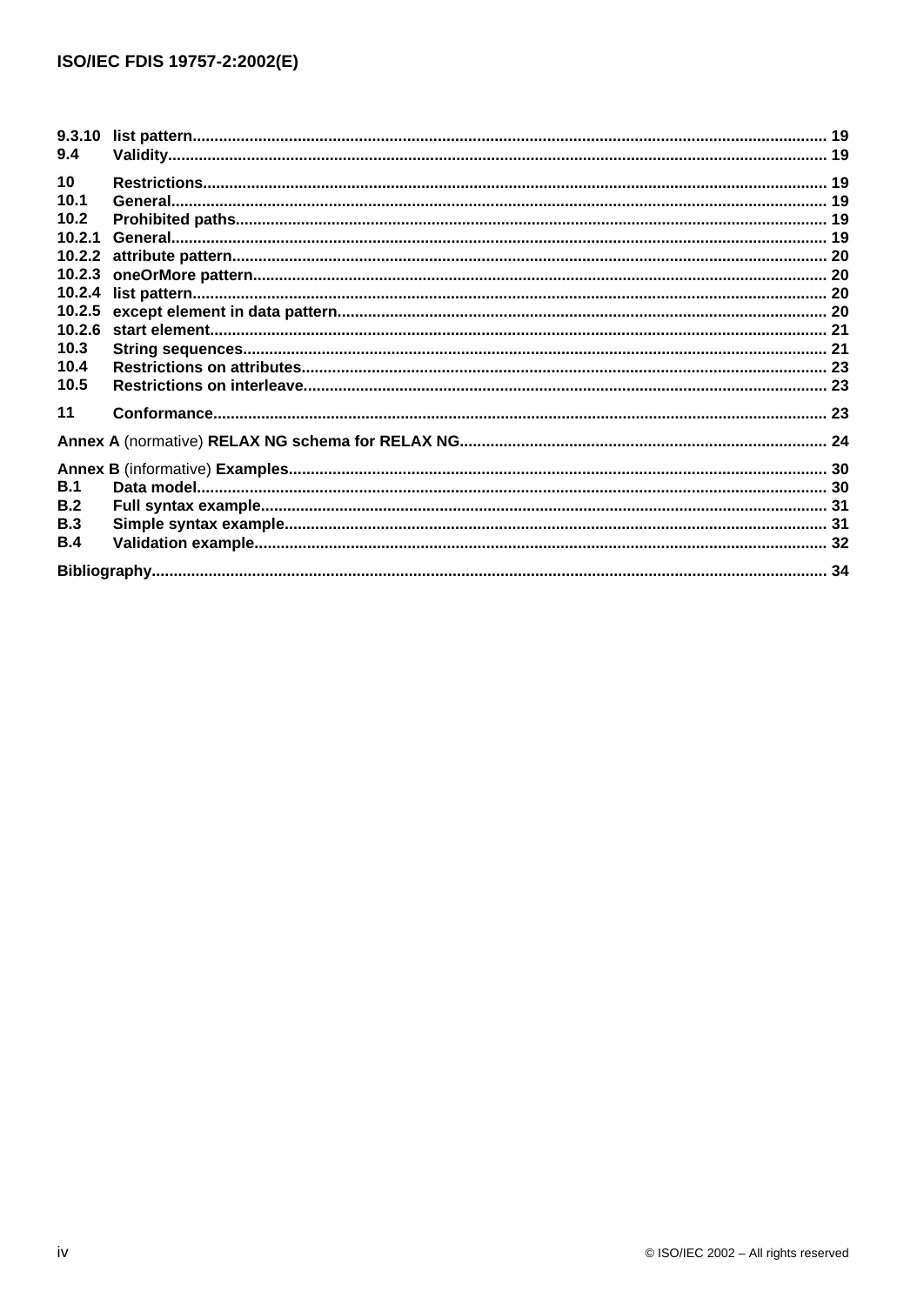## <span id="page-4-0"></span>**Foreword**

ISO (the International Organization for Standardization) and IEC (the International Electrotechnical Commission) form the specialized system for worldwide standardization. National bodies that are members of ISO or IEC participate in the development of International Standards through technical committees established by the respective organization to deal with particular fields of technical activity. ISO and IEC technical committees collaborate in fields of mutual interest. Other international organizations, governmental and non-governmental, in liaison with ISO and IEC, also take part in the work. In the field of information technology, ISO and IEC have established a joint technical committee, ISO/IEC JTC 1.

International Standards are drafted in accordance with the rules given in the ISO/IEC Directives, Part 2.

ISO/IEC 19757-2 was prepared by Joint Technical Committee ISO/IEC JTC 1, *Information Technology*, Subcommittee SC 34, Document Description and Processing Languages.

ISO/IEC 19757 consists of the following parts, under the general title *Document Schema Definition Languages (DSDL)*:

- *Part 0: Overview*
- *Part 1: Interoperability framework*
- *Part 2: Regular-grammar-based validation — RELAX NG*
- *Part 3: Rule-based validation — Schematron*
- *Part 4: Selection of validation candidates*
- *Part 5: Datatypes*
- *Part 6: Path-based integrity constraints*
- *Part 7: Character reportoire validation*
- *Part 8: Declarative document manipulation*
- *Part 9: Datatype- and namespace-aware DTDs*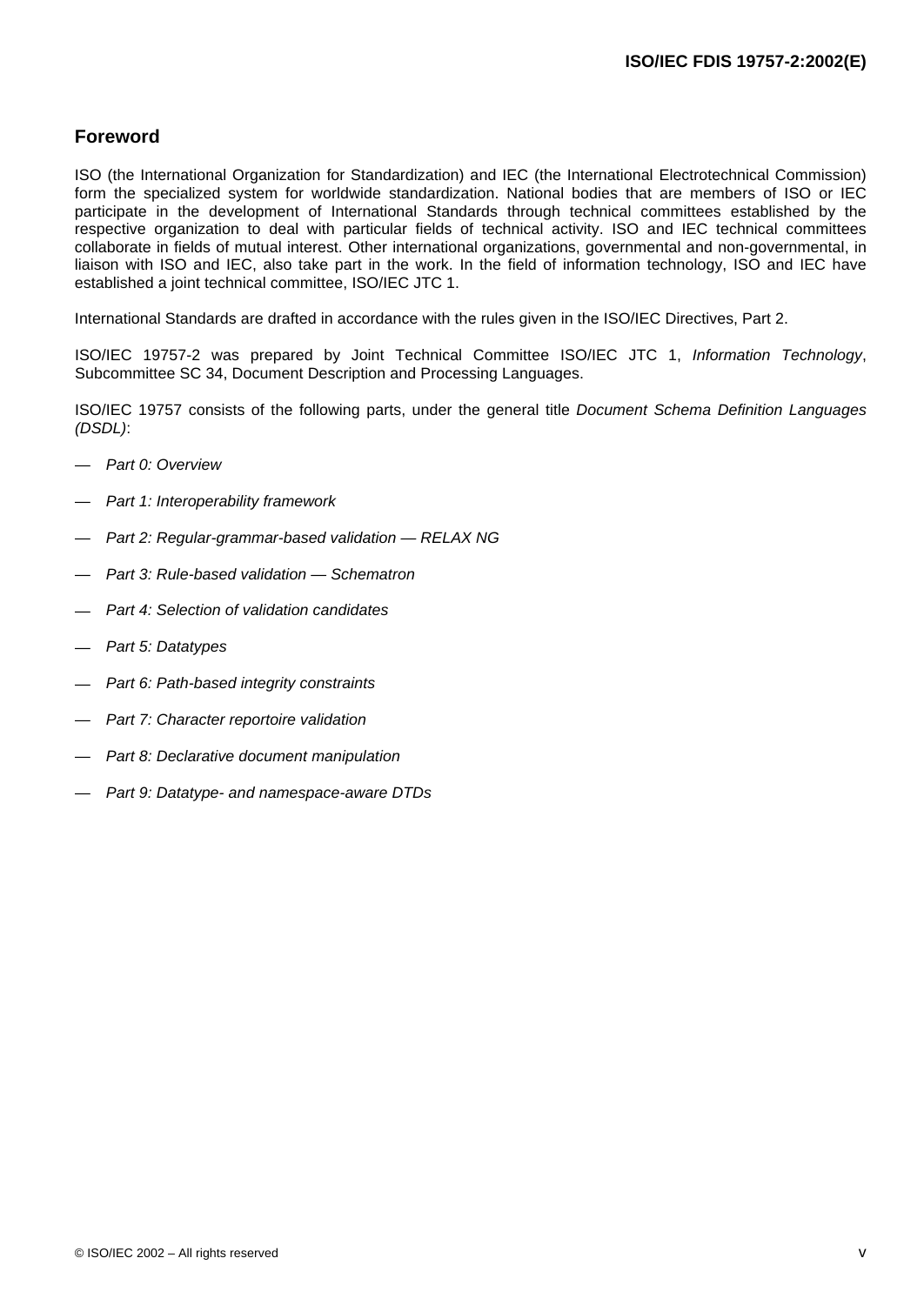## <span id="page-5-0"></span>**Introduction**

The structure of this part of ISO/IEC 19757 is as follows. [Clause](#page-12-0) 5 describes the data model, which is the abstraction of an XML document used throughout the rest of the document. [Clause](#page-13-0) 6 describes the syntax of a RELAX NG schema. [Clause](#page-14-0) 7 describes a sequence of transformations that are applied to simplify a RELAX NG schema, and also specifies additional requirements on a RELAX NG schema. [Clause](#page-19-0) 8 describes the syntax that results from applying the transformations; this simple syntax is a subset of the full syntax. [Clause](#page-20-0) 9 describes the semantics of a correct RELAX NG schema that uses the simple syntax; the semantics specify when an element is valid with respect to a RELAX NG schema. [Clause](#page-24-0) 10 describes requirements that apply to a RELAX NG schema after it has been transformed into simple form. Finally, [Clause](#page-28-0) 11 describes conformance requirements for RELAX NG validators.

This part of ISO/IEC 19757 is based on the RELAX NG [Specification](#page-39-0)<sup>[1]</sup>. A tutorial for RELAX NG is available separately (see the RELAX NG [Tutorial](#page-39-0)<sup>[2]</sup>).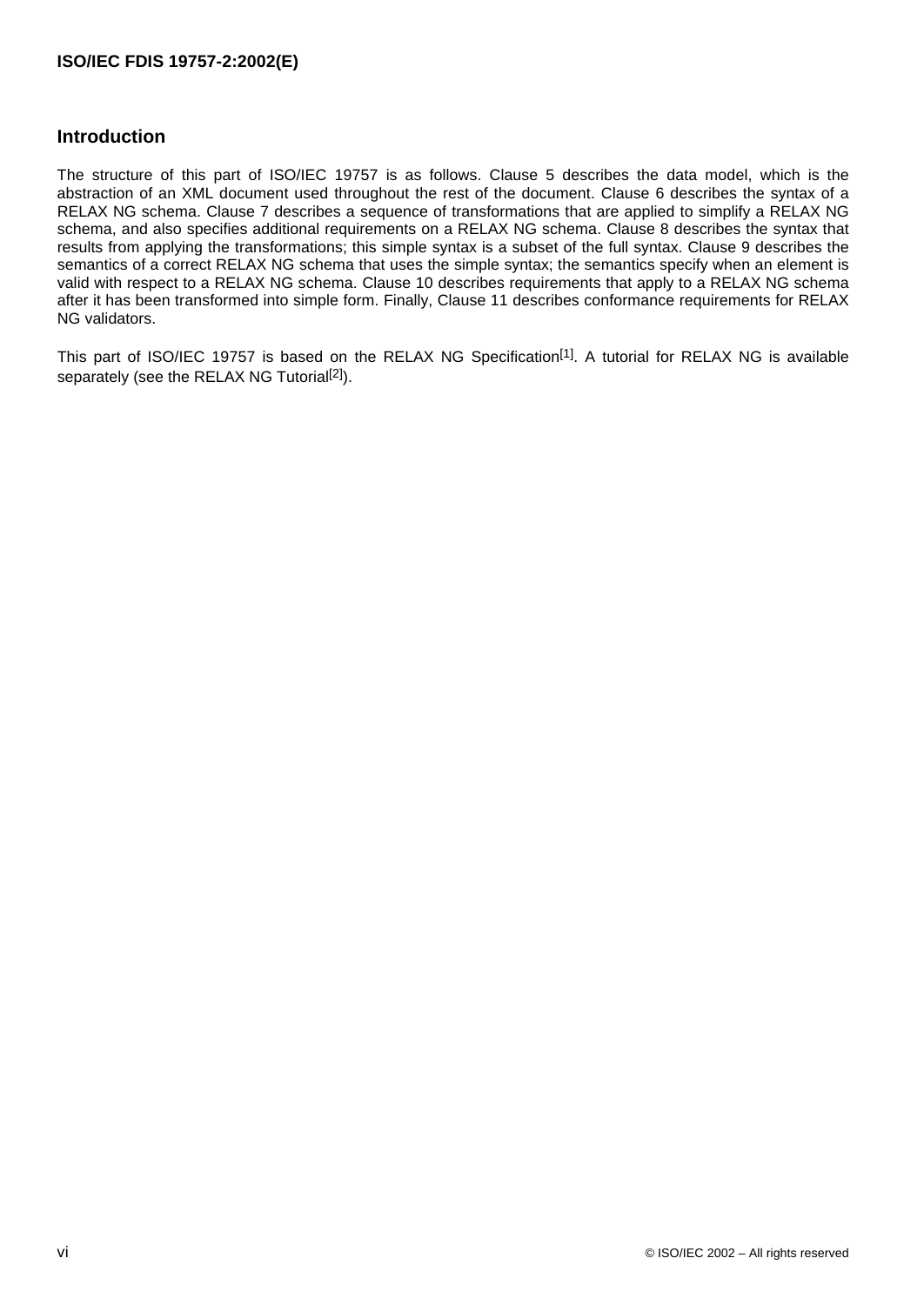# <span id="page-6-0"></span>**Document Schema Definition Languages (DSDL) — Part 2: Regular-grammar-based validation — RELAX NG**

## **1 Scope**

This part of ISO/IEC 19757 specifies RELAX NG, a schema language for XML. A RELAX NG schema specifies a pattern for the structure and content of an XML document. The pattern is specified by using a regular tree grammar. This part of ISO/IEC 19757 establishes requirements for RELAX NG schemas and specifies when an XML document matches the pattern specified by a RELAX NG schema.

## **2 Normative references**

The following referenced documents are indispensable for the application of this document. For dated references, only the edition cited applies. For undated references, the latest edition of the referenced document (including any amendments) applies.

NOTE Each of the following documents has a unique identifier that is used to cite the document in the text. The unique identifier consists of the part of the reference up to the first comma.

W3C XML, *Extensible Markup Language (XML) 1.0 (Second Edition)*, W3C Recommendation, 6 October 2000, available at <<http://www.w3.org/TR/2000/REC-xml-20001006>>

W3C XML-Names, *Namespaces in XML*, W3C Recommendation, 14 January 1999, available at [<http://www.w3.](http://www.w3.org/TR/1999/REC-xml-names-19990114/) [org/TR/1999/REC-xml-names-19990114/>](http://www.w3.org/TR/1999/REC-xml-names-19990114/)

W3C XLink, *XML Linking Language (XLink) Version 1.0*, W3C Recommendation, 27 June 2001, available at [<http://www.w3.org/TR/2001/REC-xlink-20010627/](http://www.w3.org/TR/2001/REC-xlink-20010627/)>

W3C XML-Infoset, *XML Information Set*, W3C Recommendation, 24 October 2001, available at [<http://www.w3.](http://www.w3.org/TR/2001/REC-xml-infoset-20011024/) [org/TR/2001/REC-xml-infoset-20011024/](http://www.w3.org/TR/2001/REC-xml-infoset-20011024/)>

IETF RFC 2045, *Multipurpose Internet Mail Extensions (MIME) Part One: Format of Internet Message Bodies*, Internet Standards Track Specification, November 1996, available at [<http://www.ietf.org/rfc/rfc2045.txt>](http://www.ietf.org/rfc/rfc2045.txt)

IETF RFC 2046, *Multipurpose Internet Mail Extensions (MIME) Part Two: Media Types*, Internet Standards Track Specification, November 1996, available at [<http://www.ietf.org/rfc/rfc2046.txt>](http://www.ietf.org/rfc/rfc2046.txt)

IETF RFC 2396, *Uniform Resource Identifiers (URI): Generic Syntax*, Internet Standards Track Specification, August 1998, available at [<http://www.ietf.org/rfc/rfc2396.txt>](http://www.ietf.org/rfc/rfc2396.txt)

IETF RFC 2732, *Format for Literal IPv6 Addresses in URL's*, Internet Standards Track Specification, December 1999, available at [<http://www.ietf.org/rfc/rfc2732.txt>](http://www.ietf.org/rfc/rfc2732.txt)

IETF RFC 3023, *XML Media Types*, Internet Standards Track Specification, August 1998, available at [<http://](http://www.ietf.org/rfc/rfc3023.txt) [www.ietf.org/rfc/rfc3023.txt](http://www.ietf.org/rfc/rfc3023.txt)>

## **3 Terms and definitions**

For the purposes of this part of ISO/IEC 19757, the following terms and definitions apply.

## **3.1**

## **resource**

something with identity, potentially addressable by a URI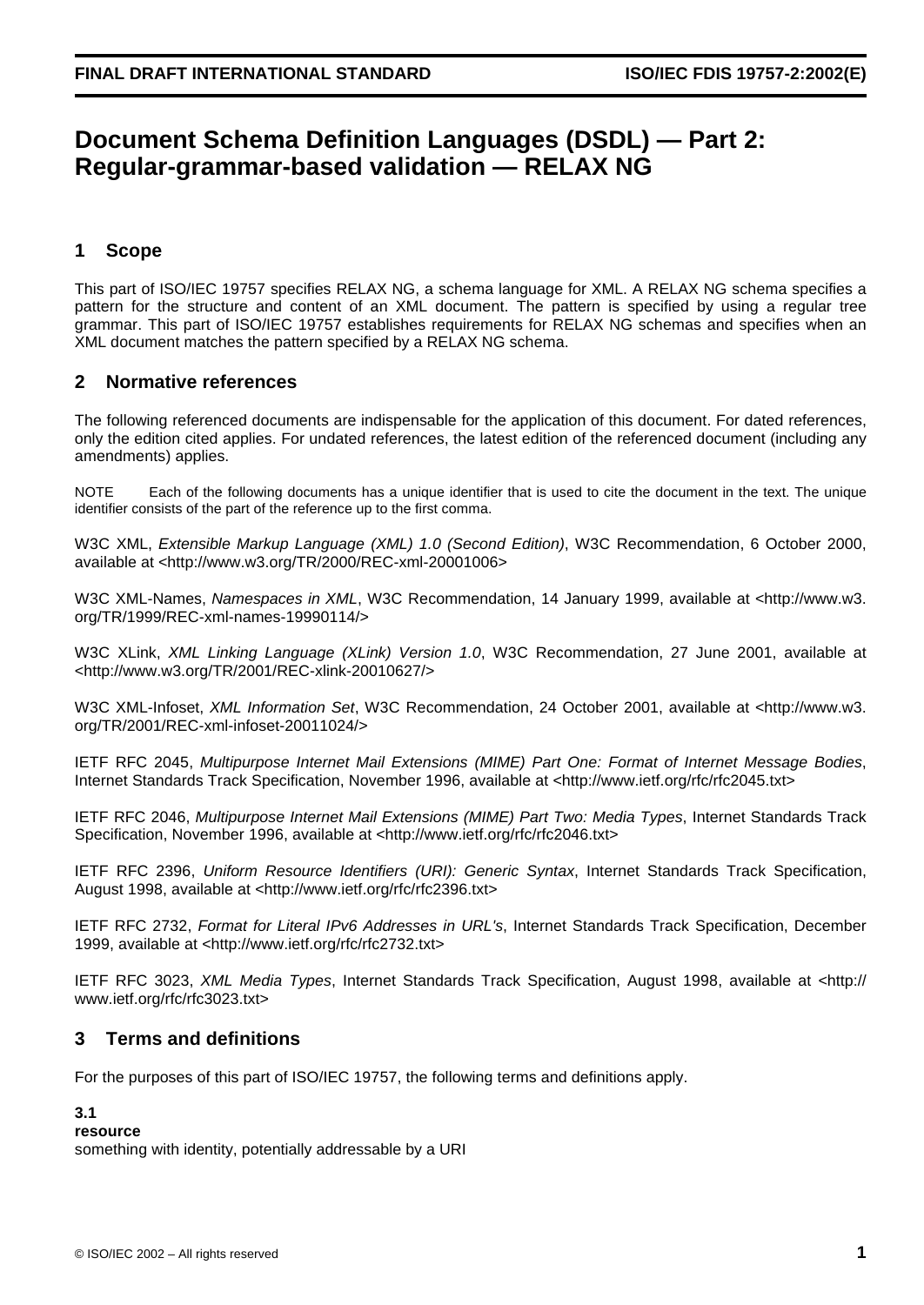## **3.2**

## **URI**

compact string of characters that uses the syntax defined in IETF RFC [2396](#page-6-0) to identify an abstract or physical resource

## **3.3**

## **URI reference**

URI or relative URI and optional fragment identifier

## **3.4**

## **relative URI**

form of URI reference that can be resolved with respect to a base URI to produce another URI

## **3.5**

## **base URI**

URI used to resolve relative URIs

## **3.6**

## **fragment identifier**

additional information in a URI reference used by a user agent after the retrieval action on a URI has been successfully performed

## **3.7**

## **instance**

XML document that is being validated with respect to a RELAX NG schema

## **3.8**

## **space character**

character with the code value #x20

## **3.9**

## **whitespace character**

character with the code value #x20, #x9, #xA or #xD

## **3.10**

**name** pair of a URI and a local name

## **3.11**

#### **namespace URI** URI that is part of a name

## **3.12**

**local name** NCName that is part of a name

## **3.13**

## **NCName**

string that matches the NCName production of W3C [XML-Names](#page-6-0)

## **3.14**

## **name class**

part of a schema that can be matched against a name

## **3.15**

## **pattern**

part of a schema that can be matched against a set of attributes and a sequence of elements and strings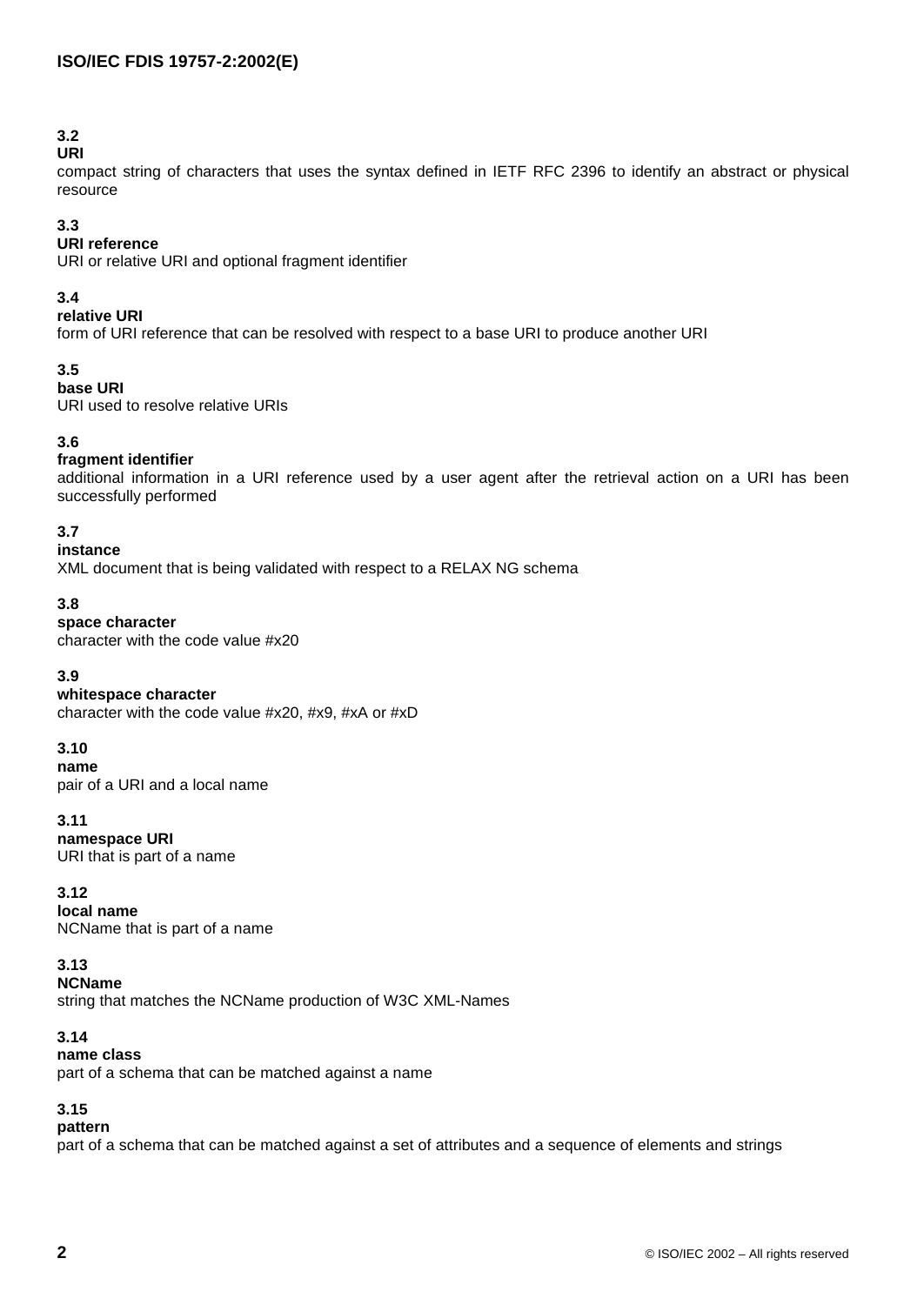## **3.16**

#### **foreign attribute**

attribute with a name whose namespace URI is neither the empty string nor the RELAX NG namespace URI

## **3.17**

## **foreign element**

an element with a name whose namespace URI is not the RELAX NG namespace URI

## **3.18**

## **full syntax**

syntax of a RELAX NG grammar before simplification

## **3.19**

#### **simple syntax**

syntax of a RELAX NG grammar after simplification

## **3.20**

## **simplification**

transformation of a RELAX NG schema in the full syntax to a schema in the simple syntax

## **3.21**

#### **datatype library**

mapping from local names to datatypes

NOTE a datatype library is identified by a URI

## **3.22**

#### **datatype**

set of strings together with an equivalence relation on that set

## **3.23**

## **axiom**

proposition that is provable unconditionally

## **3.24**

## **inference rule**

rule consisting of one or more positive or negative antecendents and exactly one consequent, which makes the consequent provable if all the positive antecedents are provable and none of the negative antecendents is provable

## **3.25**

## **valid with respect to a schema**

member of the set of XML documents described by the schema

## **3.26**

## **schema**

specification of a set of XML documents

## **3.27**

## **grammar**

start pattern together with a mapping from NCNames to patterns

## **3.28**

## **correct schema**

schema that satisfies all the requirements of this part of ISO/IEC 19757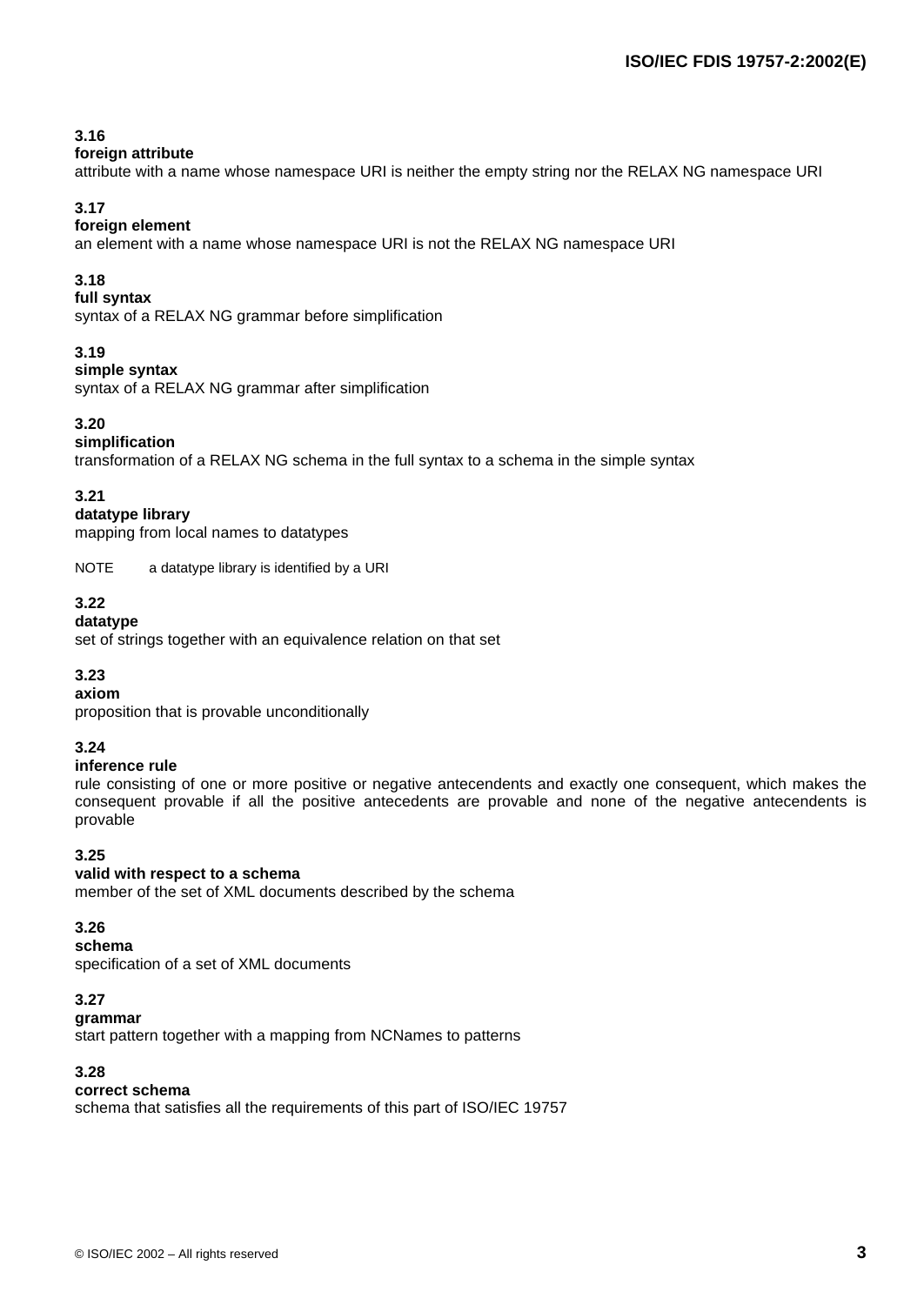## <span id="page-9-0"></span>**3.29**

## **validator**

software module that determine whether a schema is correct and whether an instance is valid with respect to a schema

## **3.30**

**path** list of NCNames separated by / or //

## **3.31**

**infoset**

an abstraction of an XML document defined by W3C [XML-Infoset](#page-6-0)

## **3.32**

**information item**

constituent of an information set

## **3.33**

## **data model**

abstract representation of an XML document defined by this part of ISO/IEC 19757

## **3.34**

## **XML document**

string that is a well-formed XML document as defined in [W3C](#page-6-0) XML

## **3.35**

## **EBNF**

Extended BNF notation used to described context-free grammars

## **3.36**

**weak matching**

kind of matching specified in detail in [9.3.7](#page-22-0)

## **3.37**

**in-scope grammar** nearest ancestor grammar element

## **3.38**

**content-type** one of the three values empty, complex, or simple

**3.39**

## **mixed sequence**

sequence that may contain both elements and strings

## **4 Notation**

## **4.1 EBNF**

This part of ISO/IEC 19757 uses EBNF notation to describe the full syntax and the simple syntax of RELAX NG. A description of a grammar in EBNF consists of one or more production rules. Each production rule consists of the name of a non-terminal, followed by ::=, followed by a list of alternatives separated by |. Within an alternative, italic type is used to reference a non-terminal, concatenation indicates sequencing, [] indicates optionality, + indicates repetition one or more times and \* indicates repetition zero or more times; other characters in normal type stand for themselves.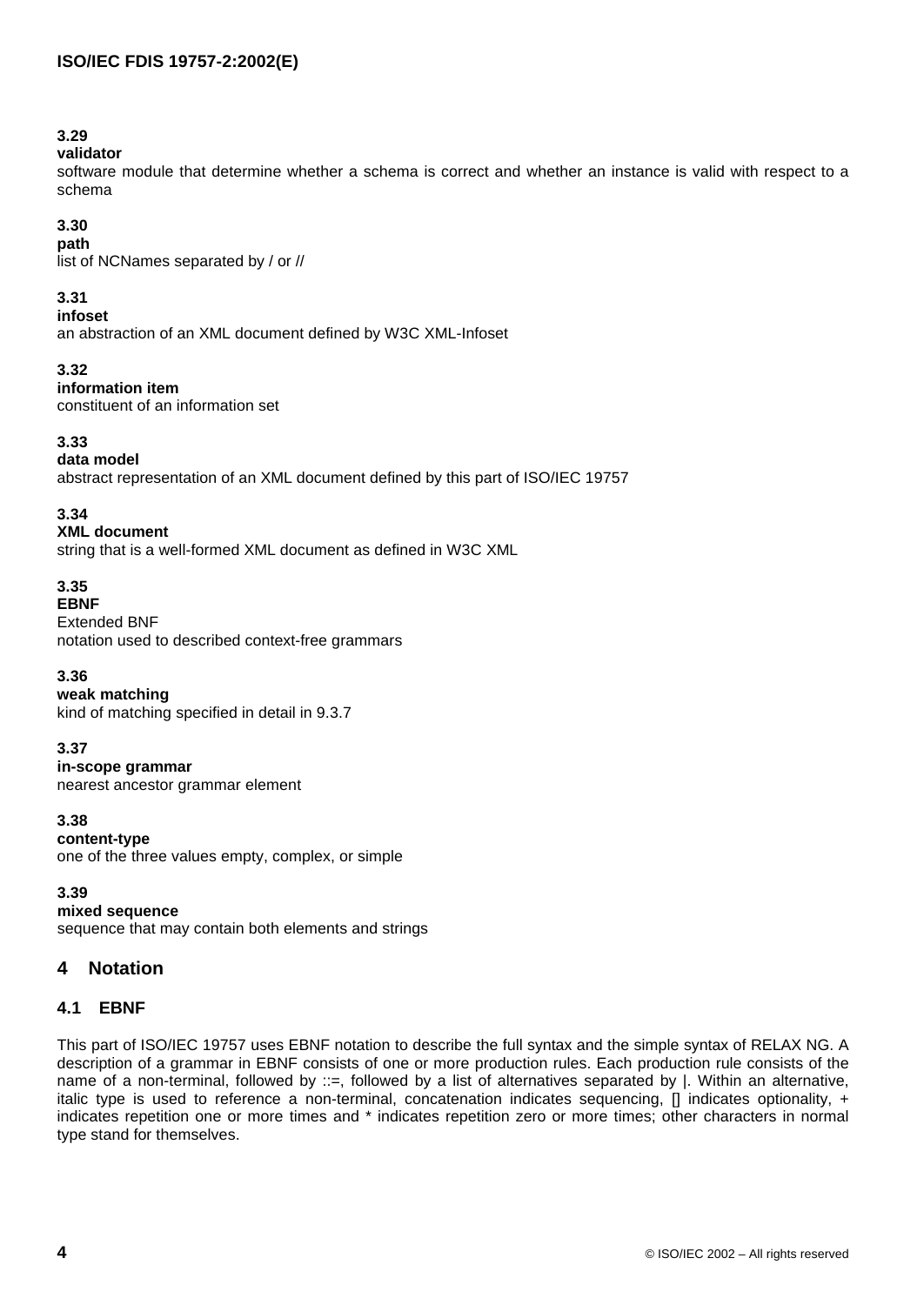### <span id="page-10-0"></span>**4.2 Inference rules**

#### **4.2.1 Variables**

The symbol used for a variable indicates the variable's range as follows:

- *n* ranges over names
- *nc* ranges over name classes
- In ranges over local names; a local name is a string that matches the NCName production of W3C [XML-](#page-6-0)[Names](#page-6-0), that is, a name with no colons
- *u* ranges over URIs
- *cx* ranges over contexts (as defined in [Clause](#page-12-0) 5)
- *a* ranges over sets of attributes; a set with a single member is considered the same as that member
- *m* ranges over sequences of elements and strings; a sequence with a single member is considered the same as that member; the sequences ranged over by *m* may contain consecutive strings and may contain strings that are empty

NOTE There are sequences ranged over by *m* that cannot occur as the children of an element.

- *p* ranges over patterns (elements matching the pattern production)
- *s* ranges over strings
- *ws* ranges over the empty sequence and strings that consist entirely of whitespace
- *params* ranges over sequences of parameters
- *e* ranges over elements
- *ct* ranges over content-types

#### **4.2.2 Propositions**

The following notation is used for propositions:

- *n* in *nc* means that name *n* is a member of name class *nc*
- *cx* ⊦ *a*; *m* =~ *p* means that with respect to context *cx*, the attributes *a* and the sequence of elements and strings *m* matches the pattern *p*
- disjoint( $a_1$ ,  $a_2$ ) means that there is no name that is the name of both an attribute in  $a_1$  and of an attribute in  $a_2$
- $m_1$  interleaves  $m_2$ ;  $m_3$  means that  $m_1$  is an interleaving of  $m_2$  and  $m_3$
- *cx* ⊦ *a*; *m* =~weak *p* means that with respect to context *cx*, the attributes *a* and the sequence of elements and strings *m* weakly matches the pattern *p*
- okAsChildren(*m*) means that the mixed sequence *m* can occur as the children of an element: it does not contain any member that is an empty string, nor does it contain two consecutive members that are both strings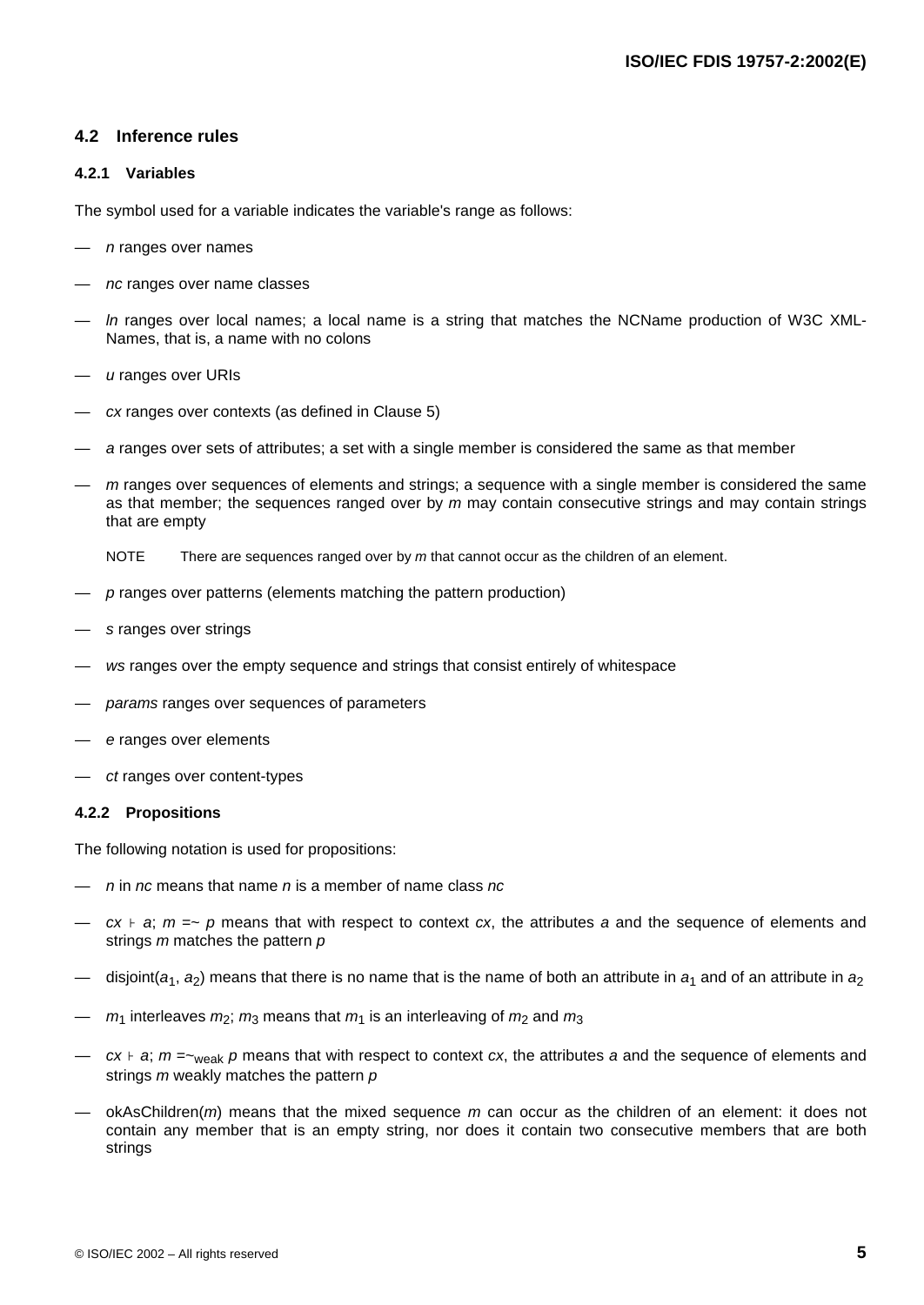- <span id="page-11-0"></span>— deref(*ln*) = <element> *nc p* </element> means that the grammar contains <define name="*ln*"> <element> *nc p* </element> </define>
- datatypeAllows(*u*, *ln*, *params*, *s*, *cx*) means that in the datatype library identified by URI *u*, the string *s* interpreted with context *cx* is a legal value of datatype *ln* with parameters *params*
- datatypeEqual(*u*, *ln*,  $s_1$ ,  $cx_1$ ,  $s_2$ ,  $cx_2$ ) means that in the datatype library identified by URI *u*, string  $s_1$ interpreted with context  $cx_1$  represents the same value of the datatype *ln* as the string  $s_2$  interpreted in the context of  $cx_2$
- $s_1 = s_2$  means that  $s_1$  and  $s_2$  are identical
- valid(*e*) means that the element *e* is valid with respect to the grammar
- start() =  $p$  means that the grammar contains < start>  $p$  </ start>
- groupable( $ct_1$ ,  $ct_2$ ) means that the content-types  $ct_1$  and  $ct_2$  are groupable
- *p* **:**<sup>c</sup> *ct* means that pattern *p* has content-type *ct*
- incorrectSchema() means that the schema is incorrect

#### **4.2.3 Expressions**

The following notation is used for expressions in propositions:

- name( *u*, *ln* ) returns a name with URI *u* and local name *ln*
- $m_1$ ,  $m_2$  returns the concatenation of the sequences  $m_1$  and  $m_2$
- $a_1 + a_2$  returns the union of  $a_1$  and  $a_2$
- ( ) returns an empty sequence
- { } returns an empty set
- "" returns an empty string
- attribute( *n*, *s* ) returns an attribute with name *n* and value *s*
- element( *n*, *cx*, *a*, *m* ) returns an element with name *n*, context *cx*, attributes *a* and mixed sequence *m* as children
- max(  $ct_1$ ,  $ct_2$ ) returns the maximum of  $ct_1$  and  $ct_2$  where the content-types in increasing order are empty(), complex( ), simple( )
- normalizeWhiteSpace( *s* ) returns the string *s*, with leading and trailing whitespace characters removed, and with each other maximal sequence of whitespace characters replaced by a single space character
- split( *s* ) returns a sequence of strings one for each whitespace delimited token of *s*; each string in the returned sequence will be non-empty and will not contain any whitespace
- context( *u*, *cx* ) returns a context which is the same as *cx* except that the default namespace is *u*; if *u* is the empty string, then there is no default namespace in the constructed context
- empty() returns the empty content-type
- complex( ) returns the complex content-type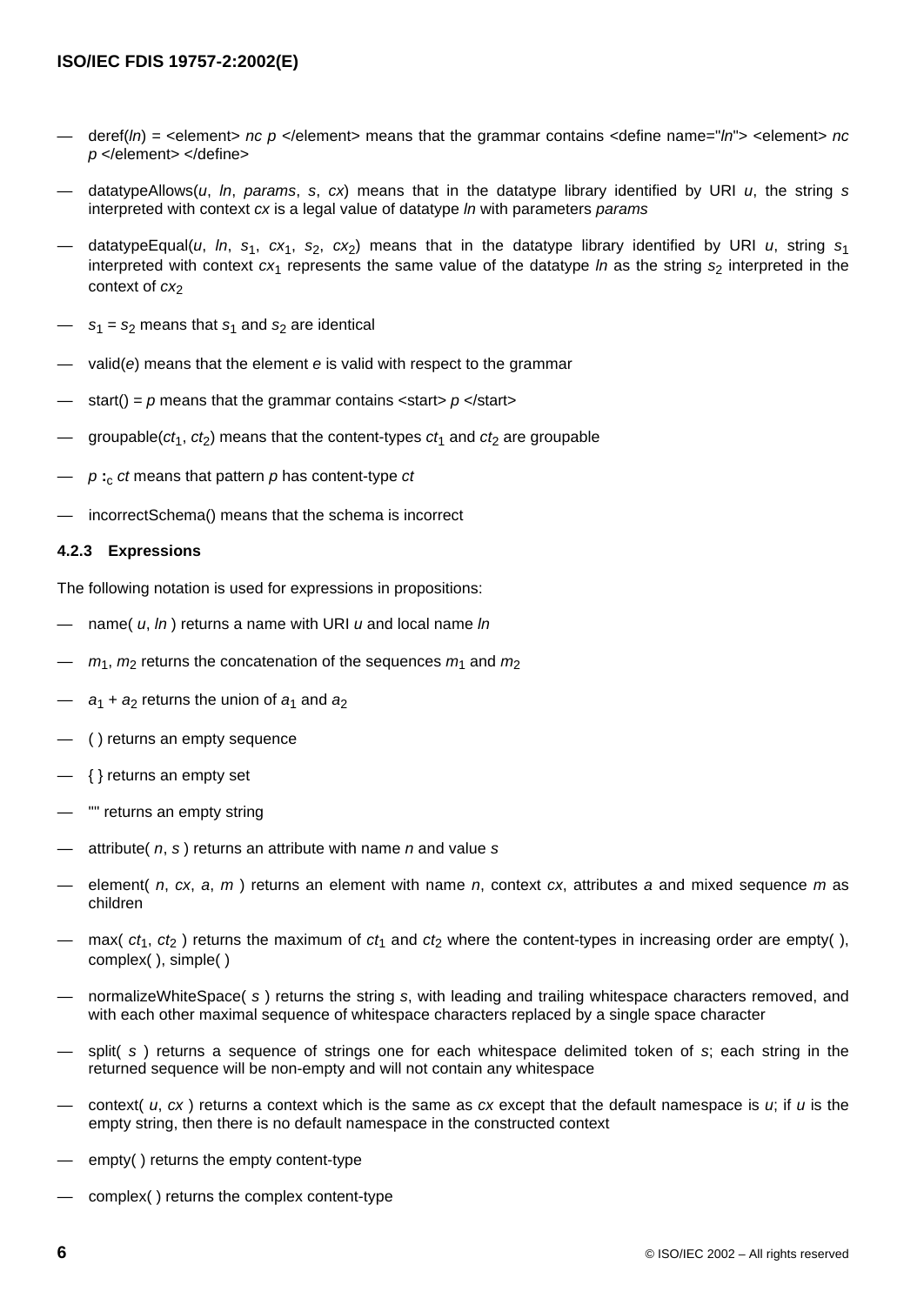- <span id="page-12-0"></span>simple() returns the simple content-type
- [cx] within the start-tag of a pattern refers to the context of the pattern element

## **5 Data model**

RELAX NG deals with XML documents representing both schemas and instances through an abstract data model. XML documents representing schemas and instances shall be well-formed in conformance with [W3C](#page-6-0) XML and shall conform to the constraints of W3C [XML-Names.](#page-6-0)

An XML document is represented by an element. An element consists of

- a name
- a context
- a set of attributes
- an ordered sequence of zero or more children; each child is either an element or a non-empty string; the sequence never contains two consecutive strings

A name consists of

- a string representing the namespace URI; the empty string has special significance, representing the absence of any namespace
- a string representing the local name; this string matches the NCName production of W3C [XML-Names](#page-6-0)

A context consists of

- a base URI
- a namespace map; this maps prefixes to namespace URIs, and also may specify a default namespace URI (as declared by the xmlns attribute)

An attribute consists of

- a name
- a string representing the value

A string consists of a sequence of zero or more characters, where a character is as defined in [W3C](#page-6-0) XML.

The element for an XML document is constructed from the infoset (see W3C [XML-Infoset\)](#page-6-0) of the XML document as follows. The notation [*x*] refers to the value of the *x* property of an information item. An element is constructed from a document information item by constructing an element from the [document element]. An element is constructed from an element information item by constructing the name from the [namespace name] and [local name], the context from the [base URI] and [in-scope namespaces], the attributes from the [attributes], and the children from the [children]. The attributes of an element are constructed from the unordered set of attribute information items by constructing an attribute for each attribute information item. The children of an element are constructed from the list of child information items first by removing information items other than element information items and character information items, and then by constructing an element for each element information item in the list and a string for each maximal sequence of character information items. An attribute is constructed from an attribute information item by constructing the name from the [namespace name] and [local name], and the value from the [normalized value]. When constructing the name of an element or attribute from the [namespace name] and [local name], if the [namespace name] property is not present, then the name is constructed from an empty string and the [local name]. A string is constructed from a sequence of character information items by constructing a character from the [character code] of each character information item.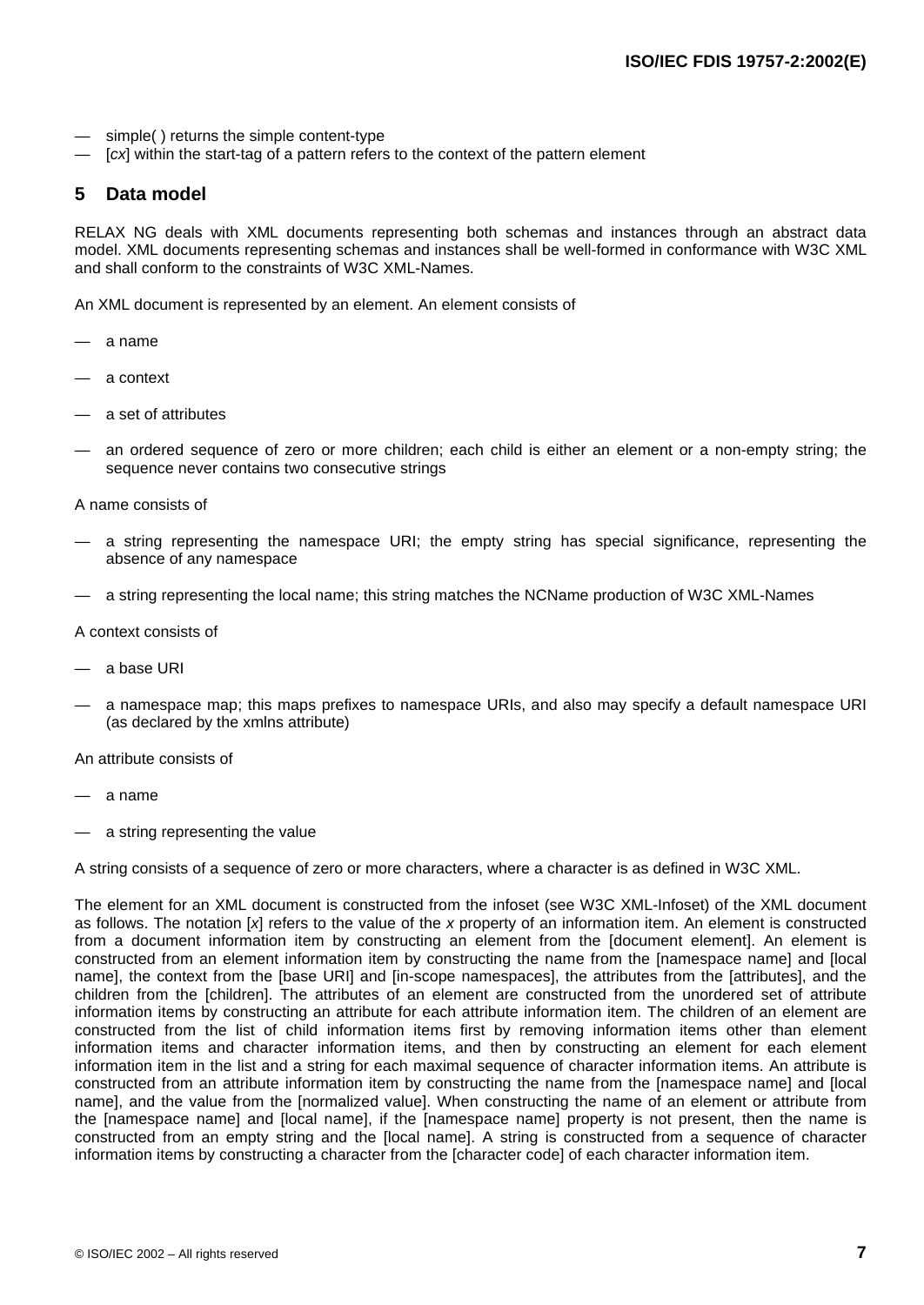<span id="page-13-0"></span>It is possible for there to be multiple distinct infosets for a single XML document. This is because XML parsers are not required to process all DTD declarations or expand all external parsed general entities. Amongst these multiple infosets, there is exactly one infoset for which [all declarations processed] is true and which does not contain any unexpanded entity reference information items. This is the infoset that is the basis for defining the RELAX NG data model.

## **6 Full syntax**

The following grammar in EBNF notation summarizes the syntax of RELAX NG. Although the notation is based on the XML representation of an RELAX NG schema as a sequence of characters, the grammar operates at the data model level. For example, although the syntax uses <text/>, an instance or schema can use <text></text> instead, because they both represent the same element at the data model level. All elements shown in the grammar are qualified with the namespace URI:

## http://relaxng.org/ns/structure/1.0

The symbols QName and NCName are defined in W3C [XML-Names.](#page-6-0) The anyURI symbol indicates a string that, after escaping of disallowed values as described in Section 5.4 of W3C [XLink,](#page-6-0) is a URI reference as defined in IETF RFC [2396](#page-6-0) (as modified by IETF RFC [2732\)](#page-6-0). The symbol string matches any string.

In addition to the attributes shown explicitly, any element can have an ns attribute and any element can have a datatypeLibrary attribute. The ns attribute can have any value. The value of the datatypeLibrary attribute shall match the anyURI symbol as described in the previous paragraph; in addition, it shall not use the relative form of URI reference and shall not have a fragment identifier; as an exception to this, the value may be the empty string.

Any element can also have foreign attributes in addition to the attributes shown in the grammar. A foreign attribute is an attribute with a name whose namespace URI is neither the empty string nor the RELAX NG namespace URI. Any element that cannot have string children (that is, any element other than value, param and name) may have foreign child elements in addition to the child elements shown in the grammar. A foreign element is an element with a name whose namespace URI is not the RELAX NG namespace URI. There are no constraints on the relative position of foreign child elements with respect to other child elements.

Any element can also have as children strings that consist entirely of whitespace characters, where a whitespace character is one of #x20, #x9, #xD or #xA. There are no constraints on the relative position of whitespace string children with respect to child elements.

Leading and trailing whitespace is allowed for value of each name, type and combine attribute and for the content of each name element.

pattern ::=

 <element name="*QName*"> *pattern*+ </element> | <element> *nameClass pattern*+ </element> | <attribute name="*QName*"> [*pattern*] </attribute> | <attribute> *nameClass* [*pattern*] </attribute> | <group> *pattern*+ </group> | <interleave> *pattern*+ </interleave> | <choice> *pattern*+ </choice> | <optional> *pattern*+ </optional> | <zeroOrMore> *pattern*+ </zeroOrMore> | <oneOrMore> *pattern*+ </oneOrMore> | <list> *pattern*+ </list> | <mixed> *pattern*+ </mixed> | <ref name="*NCName*"/> | <parentRef name="*NCName*"/> | <empty/>  $<$ text $/$  | <value [type="*NCName*"]> *string* </value> | <data type="*NCName*"> *param*\* [*exceptPattern*] </data> | <notAllowed/>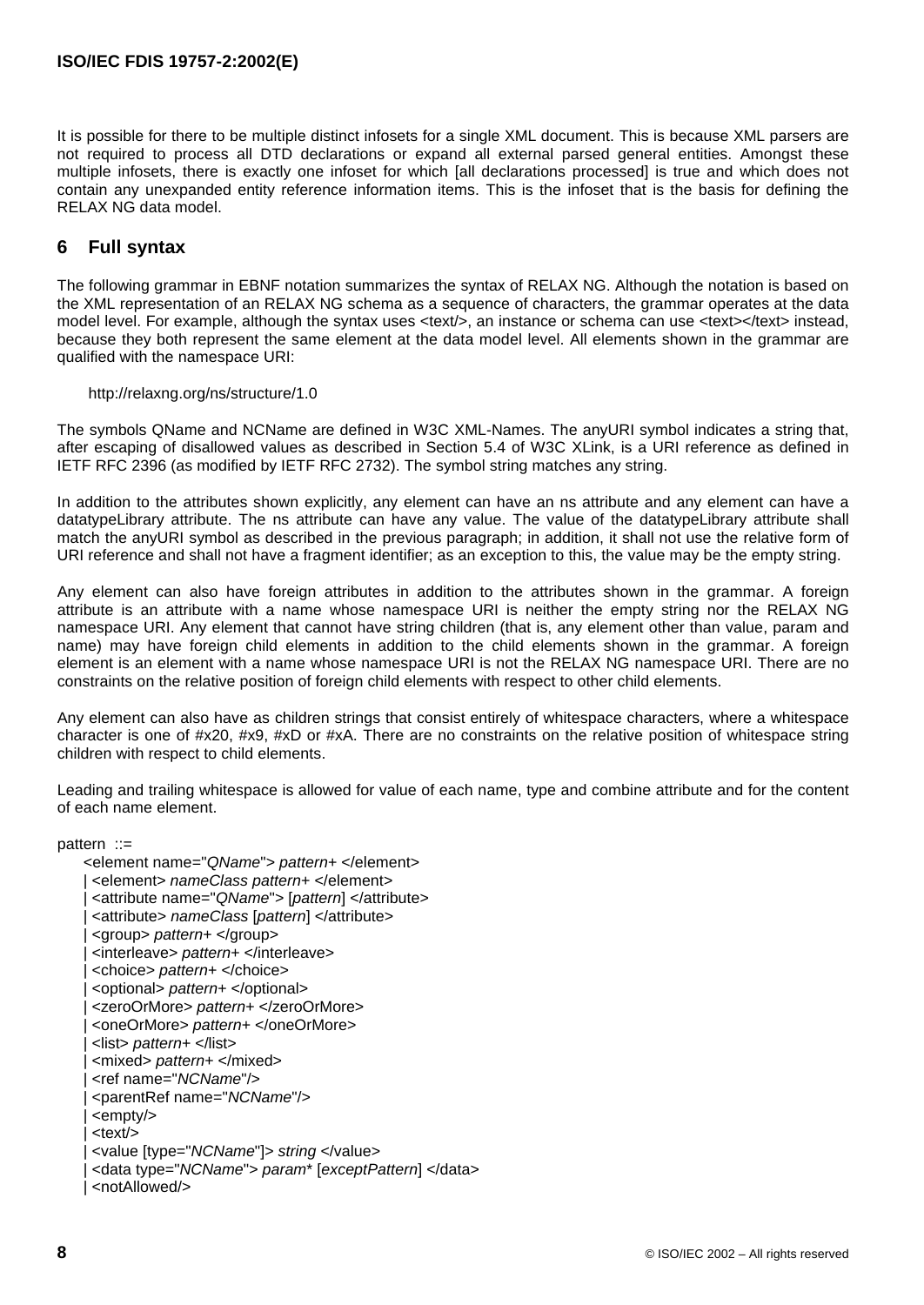```
 | <externalRef href="anyURI"/>
    | <grammar> grammarContent* </grammar>
param ::=
    <param name="NCName"> string </param>
exceptPattern ::= 
    <except> pattern+ </except>
grammarContent ::= 
    start
     | define
     | <div> grammarContent* </div>
     | <include href="anyURI"> includeContent* </include>
includeContent ::= 
    start
    | define
    | <div> includeContent* </div>
start \therefore <start [combine="method"]> pattern </start>
define ::= 
    <define name="NCName" [combine="method"]> pattern+ </define>
method ::= 
    choice
    | interleave
nameClass ::= 
    <name> QName </name>
    | <anyName> [exceptNameClass] </anyName>
     | <nsName> [exceptNameClass] </nsName>
    | <choice> nameClass+ </choice>
exceptNameClass ::= 
    <except> nameClass+ </except>
```
## **7 Simplification**

## **7.1 General**

The full syntax given in the previous clause is transformed into a simpler syntax by applying the following transformation rules in order. The effect shall be as if each rule was applied to all elements in the schema before the next rule is applied. A transformation rule may also specify constraints that shall be satisfied by a correct schema. The transformation rules are applied at the data model level. Before the transformations are applied, the schema is parsed into an element in the data model.

## **7.2 Annotations**

Foreign attributes and elements are removed.

NOTE It is safe to remove xml:base attributes at this stage because xml:base attributes are used in determining the [base URI] of an element information item, which is in turn used to construct the base URI of the context of an element. Thus, after a document has been parsed into an element in the data model, xml:base attributes can be discarded.

## **7.3 Whitespace**

For each element other than value and param, each child that is a string containing only whitespace characters is removed.

Leading and trailing whitespace characters are removed from the value of each name, type and combine attribute and from the content of each name element.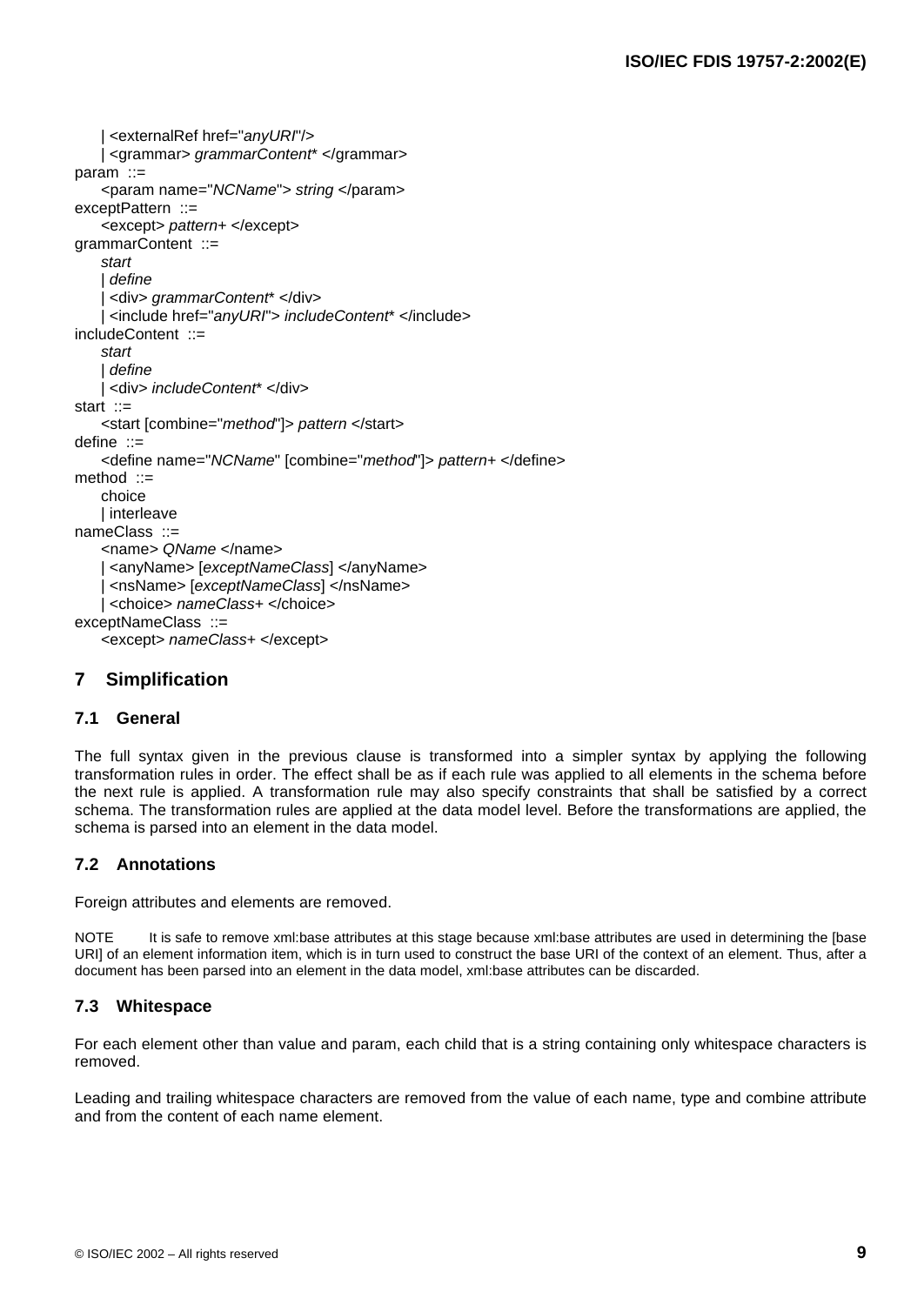## <span id="page-15-0"></span>**7.4 datatypeLibrary attribute**

The value of each datatypeLibary attribute is transformed by escaping disallowed characters as specified in Section 5.4 of W3C [XLink](#page-6-0).

For any data or value element that does not have a datatypeLibrary attribute, a datatypeLibrary attribute is added. The value of the added datatypeLibrary attribute is the value of the datatypeLibrary attribute of the nearest ancestor element that has a datatypeLibrary attribute, or the empty string if there is no such ancestor. Then, any datatypeLibrary attribute that is on an element other than data or value is removed.

## **7.5 type attribute of value element**

For any value element that does not have a type attribute, a type attribute is added with a value of token and the value of the datatypeLibrary attribute is changed to the empty string.

## **7.6 href attribute**

The value of the href attribute on an externalRef or include element is first transformed by escaping disallowed characters as specified in Section 5.4 of W3C [XLink.](#page-6-0) The URI reference is then resolved into an absolute form as described in Section 5.2 of IETF RFC [2396](#page-6-0) using the base URI from the context of the element that bears the href attribute.

The value of the href attribute is used to construct an element (as specified in [Clause](#page-12-0) 5). This shall be done as follows. The URI reference consists of the URI itself and an optional fragment identifier. The resource identified by the URI is retrieved. The result is a MIME entity (see IETF RFC [2045](#page-6-0)): a sequence of bytes labeled with a MIME media type (see IETF RFC [2046](#page-6-0)). The media type determines how an element is constructed from the MIME entity and optional fragment identifier. When the media type is application/xml or text/xml, the MIME entity shall be parsed as an XML document in accordance with the applicable RFC (at the term of writing IETF RFC [3023\)](#page-6-0) and an element constructed from the result of the parse as specified in [Clause](#page-12-0) 5. In particular, the charset parameter shall be handled as specified by the RFC. This specification does not define the handling of media types other than application/xml and text/xml. The href attribute shall not include a fragment identifier unless the registration of the media type of the resource identified by the attribute defines the interpretation of fragment identifiers for that media type.

NOTE IETF RFC [3023](#page-6-0) does not define the interpretation of fragment identifiers for application/xml or text/xml.

## **7.7 externalRef element**

An externalRef element is transformed as follows. An element is constructed using the URI reference that is the value of href attribute as specified in 7.6. This element shall match the syntax for pattern. The element is transformed by recursively applying the rules from this subclauses and from previous subclauses of this clause. This shall not result in a loop. In other words, the transformation of the referenced element shall not require the dereferencing of an externalRef element with an href attribute with the same value.

Any ns attribute on the externalRef element is transferred to the referenced element if the referenced element does not already have an ns attribute. The externalRef element is then replaced by the referenced element.

## **7.8 include element**

An include element is transformed as follows. An element is constructed using the URI reference that is the value of href attribute as specified in 7.6. This element shall be a grammar element, matching the syntax for grammar.

This grammar element is transformed by recursively applying the rules from this subclause and from previous subclauses of this clause. This shall not result in a loop. In other words, the transformation of the grammar element shall not require the dereferencing of an include element with an href attribute with the same value.

Define the components of an element to be the children of the element together with the components of any div child elements. If the include element has a start component, then the grammar element shall have at least one start component; it is then transformed by removing all start components. If the include element has a define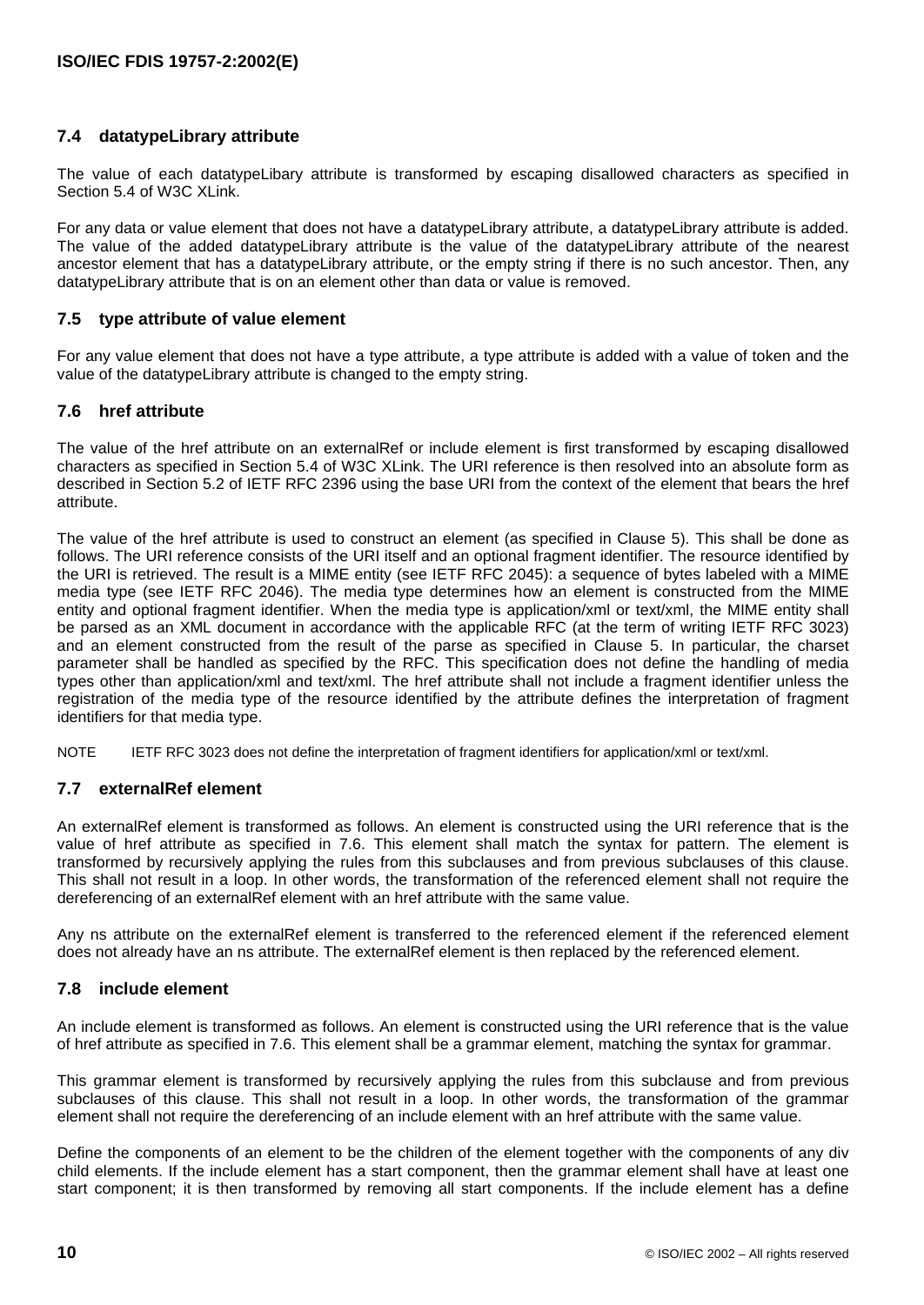<span id="page-16-0"></span>component, then the grammar element shall have at least one define component with the same name; it is then transformed by removing all such define components.

The include element is transformed into a div element. The attributes of the div element are the attributes of the include element other than the href attribute. The children of the div element are the grammar element (after the removal of the start and define components described by the preceding paragraph) followed by the children of the include element. The grammar element is then renamed to div.

#### **7.9 name attribute of element and attribute elements**

The name attribute on an element or attribute element is transformed into a name child element.

If an attribute element has a name attribute but no ns attribute, then an ns="" attribute is added to the name child element.

#### **7.10 ns attribute**

For any name, nsName or value element that does not have an ns attribute, an ns attribute is added. The value of the added ns attribute is the value of the ns attribute of the nearest ancestor element that has an ns attribute, or the empty string if there is no such ancestor. Then, any ns attribute that is on an element other than name, nsName or value is removed.

NOTE 1 The value of the ns attribute is not transformed either by escaping disallowed characters, or in any other way, because the value of the ns attribute is compared against namespace URIs in the instance, which are not subject to any transformation.

NOTE 2 Since include and externalRef elements are resolved after datatypeLibrary attributes are added but before ns attributes are added, ns attributes are inherited into external schemas but datatypeLibrary attributes are not.

#### **7.11 QNames**

For any name element containing a prefix, the prefix is removed and an ns attribute is added replacing any existing ns attribute. The value of the added ns attribute is the value to which the namespace map of the context of the name element maps the prefix. The context shall have a mapping for the prefix.

## **7.12 div element**

Each div element is replaced by its children.

#### **7.13 Number of child elements**

A define, oneOrMore, zeroOrMore, optional, list or mixed element is transformed so that it has exactly one child element. If it has more than one child element, then its child elements are wrapped in a group element.

An element element is transformed so that it has exactly two child elements, the first being a name class and the second being a pattern. If it has more than two child elements, then the child elements other than the first are wrapped in a group element.

A except element is transformed so that it has exactly one child element. If it has more than one child element, then its child elements are wrapped in a choice element.

If an attribute element has only one child element (a name class), then a text element is added.

A choice, group or interleave element is transformed so that it has exactly two child elements. If it has one child element, then it is replaced by its child element. If it has more than two child elements, then the first two child elements are combined into a new element with the same name as the parent element and with the first two child elements as its children. For example,

<choice> *p1 p2 p3* </choice>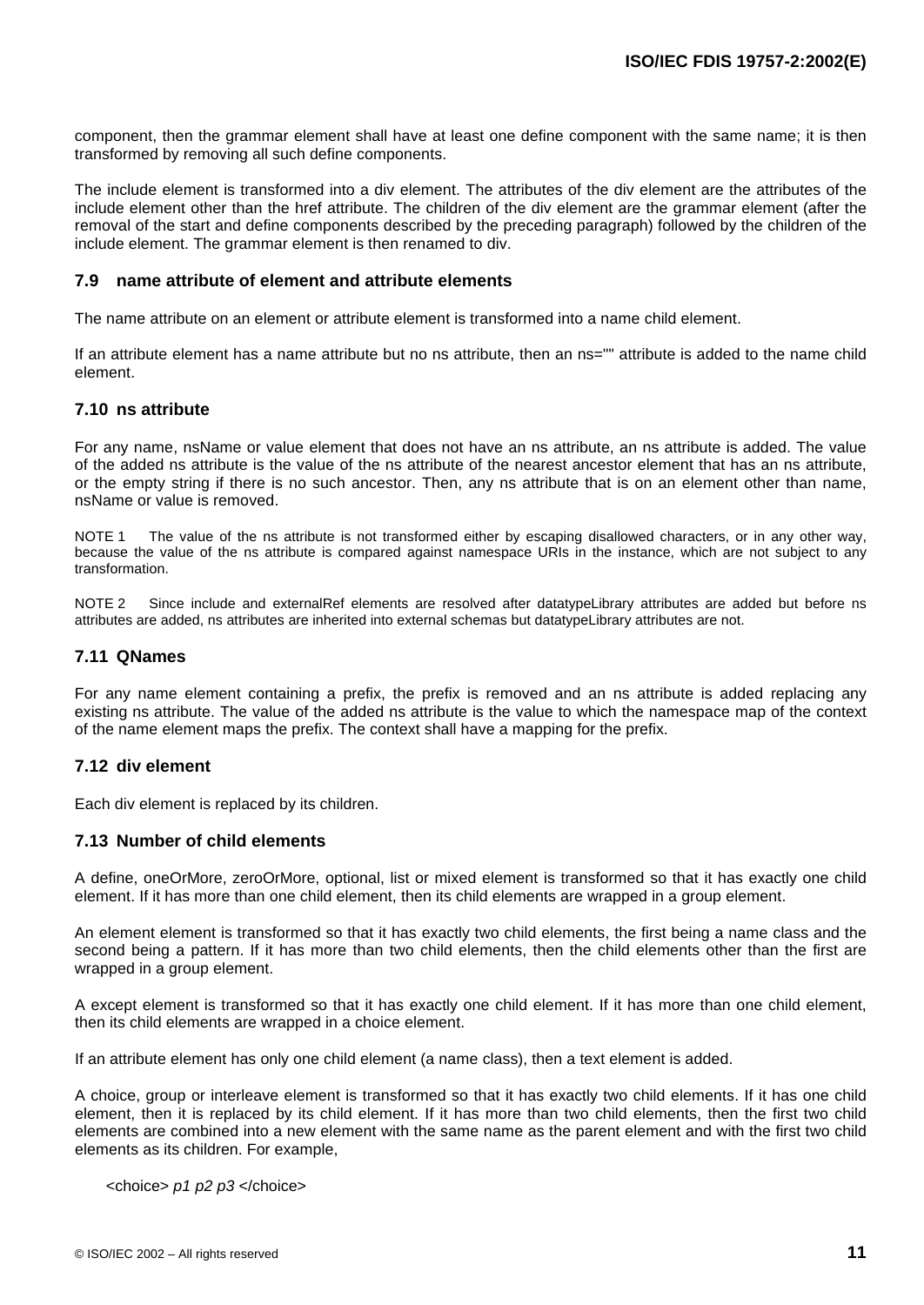<span id="page-17-0"></span>is transformed to

```
<choice> <choice> p1 p2 </choice> p3 </choice>
```
This reduces the number of child elements by one. The transformation is applied repeatedly until there are exactly two child elements.

## **7.14 mixed element**

A mixed element is transformed into an interleaving with a text element:

<mixed> *p* </mixed>

is transformed into

<interleave> *p* <text/> </interleave>

#### **7.15 optional element**

An optional element is transformed into a choice element with two children, one child being the child of the optional element and the other child being an empty element:

<optional> *p* </optional>

is transformed into

<choice> *p* <empty/> </choice>

#### **7.16 zeroOrMore element**

A zeroOrMore element is transformed into a choice element with two children, one child being a oneOrMore element whose only child is the child of the zeroOrMore element and the other child being an empty element:

<zeroOrMore> *p* </zeroOrMore>

is transformed into

<choice> <oneOrMore> *p* </oneOrMore> <empty/> </choice>

#### **7.17 Constraints**

In this rule, no transformation is performed, but various constraints are checked.

NOTE 1 The constraints in this subclause, unlike the constraints specified in [Clause](#page-24-0) 10, can be checked without resolving any ref elements, and are accordingly applied even to patterns that will disappear during later stages of simplification because they are not reachable (see [7.20](#page-19-0)) or because of notAllowed (see [7.21](#page-19-0)).

An except element that is a child of an anyName element shall not have any anyName descendant elements. An except element that is a child of an nsName element shall not have any nsName or anyName descendant elements.

A name element that occurs as the first child of an attribute element or as the descendant of the first child of an attribute element and that has an ns attribute with value equal to the empty string shall not have content equal to xmlns.

A name or nsName element that occurs as the first child of an attribute element or as the descendant of the first child of an attribute element shall not have an ns attribute with value http://www.w3.org/2000/xmlns.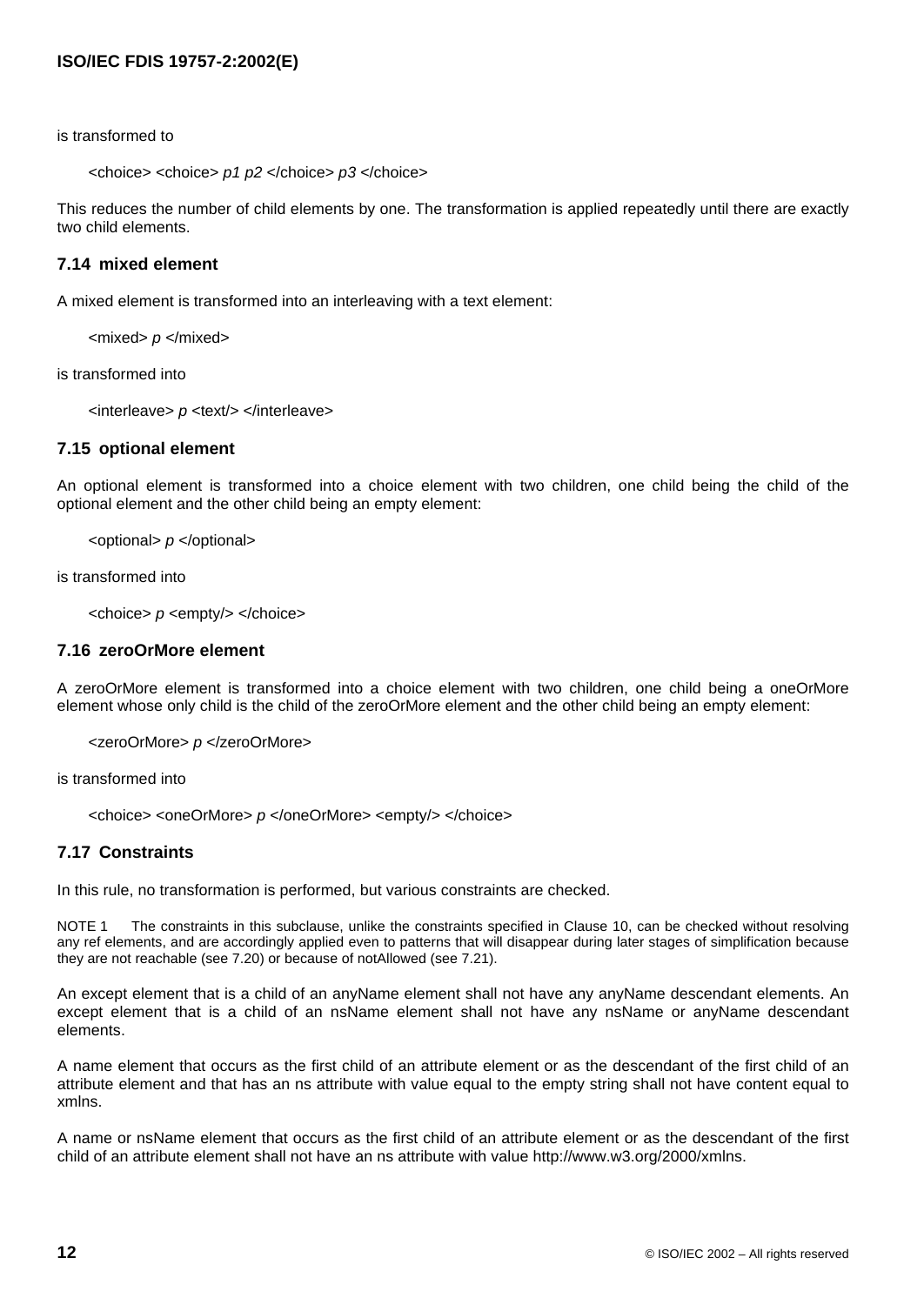<span id="page-18-0"></span>NOTE 2 The W3C [XML-Infoset](#page-6-0) defines the namespace URI of namespace declaration attributes to be http://www.w3. org/2000/xmlns.

A data or value element shall be correct in its use of datatypes. Specifically, the type attribute shall identify a datatype within the datatype library identified by the value of the datatypeLibrary attribute. For a data element, the parameter list shall be one that is allowed by the datatype (see [9.3.8](#page-23-0)).

#### **7.18 combine attribute**

For each grammar element, all define elements with the same name are combined together. For any name, there shall not be more than one define element with that name that does not have a combine attribute. For any name, if there is a define element with that name that has a combine attribute with the value choice, then there shall not also be a define element with that name that has a combine attribute with the value interleave. Thus, for any name, if there is more than one define element with that name, then there is a unique value for the combine attribute for that name. After determining this unique value, the combine attributes are removed. A pair of definitions

```
<define name="n">
  p1
</define>
<define name="n">
  p2
</define>
```
is combined into

```
<define name="n">
  <c>
   p1
   p2
  </c>
</define>
```
where *c* is the value of the combine attribute. Pairs of definitions are combined until there is exactly one define element for each name.

Similarly, for each grammar element all start elements are combined together. There shall not be more than one start element that does not have a combine attribute. If there is a start element that has a combine attribute with the value choice, there shall not also be a start element that has a combine attribute with the value interleave.

#### **7.19 grammar element**

In this rule, the schema is transformed so that its top-level element is grammar and so that it has no other grammar elements.

Define the in-scope grammar for an element to be the nearest ancestor grammar element. A ref element refers to a define element if the value of their name attributes is the same and their in-scope grammars are the same. A parentRef element refers to a define element if the value of their name attributes is the same and the in-scope grammar of the in-scope grammar of the parentRef element is the same as the in-scope grammar of the define element. Every ref or parentRef element shall refer to a define element. A grammar shall have a start child element.

First, transform the top-level pattern *p* into <grammar><start>*p*</grammar>. Next, rename define elements so that no two define elements anywhere in the schema have the same name. To rename a define element, change the value of its name attribute and change the value of the name attribute of all ref and parentRef elements that refer to that define element. Next, move all define elements to be children of the top-level grammar element, replace each nested grammar element by the child of its start element and rename each parentRef element to ref.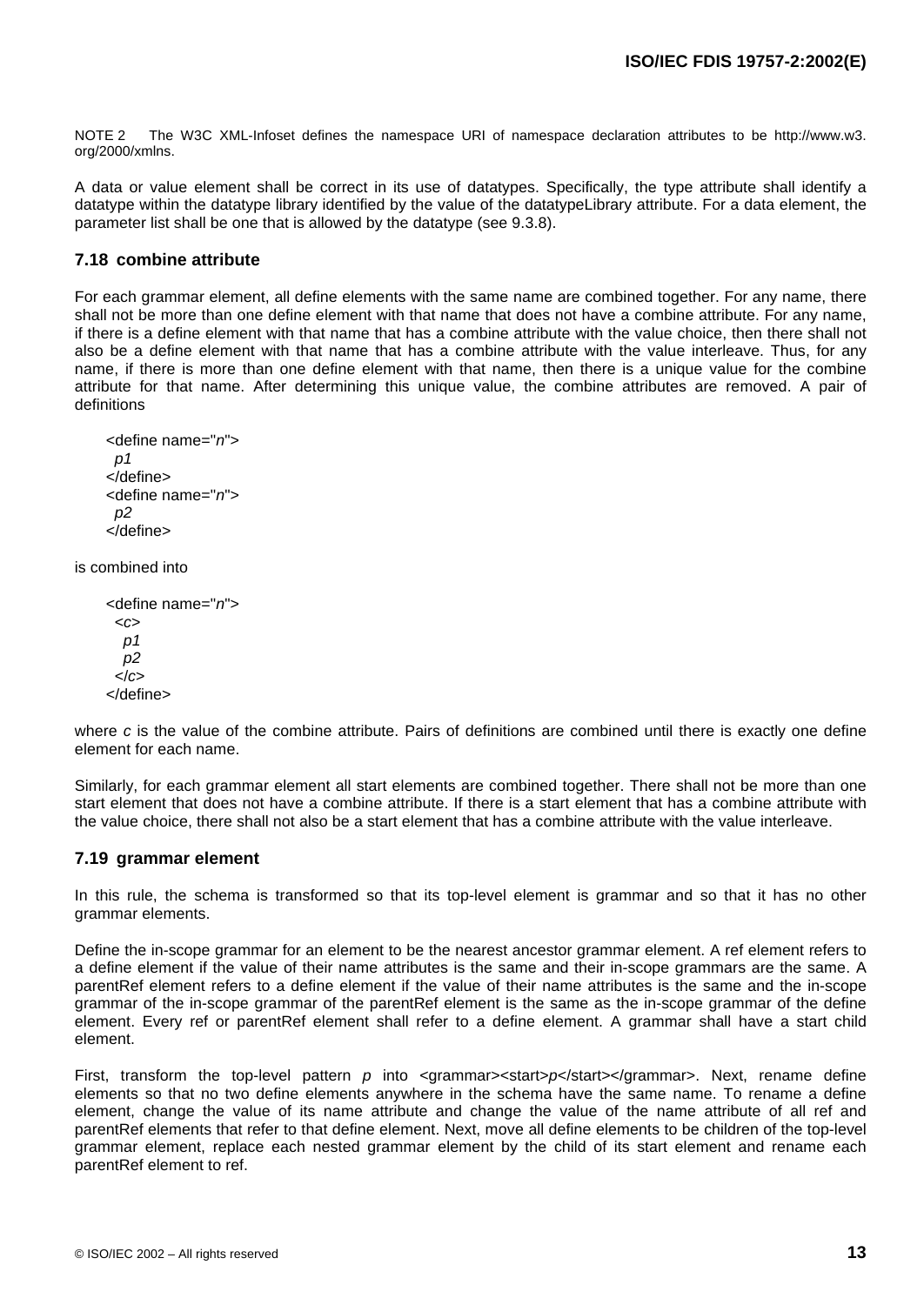## <span id="page-19-0"></span>**7.20 define and ref elements**

In this rule, the grammar is transformed so that every element element is the child of a define element, and the child of every define element is an element element.

First, remove any define element that is not reachable. A define element is reachable if there is reachable ref element referring to it. A ref element is reachable if it is the descendant of the start element or of a reachable define element. Now, for each element element that is not the child of a define element, add a define element to the grammar element, and replace the element element by a ref element referring to the added define element. The value of the name attribute of the added define element shall be different from value of the name attribute of all other define elements. The child of the added define element is the element element.

Define a ref element to be expandable if it refers to a define element whose child is not an element element. For each ref element that is expandable and is a descendant of a start element or an element element, expand it by replacing the ref element by the child of the define element to which it refers and then recursively expanding any expandable ref elements in this replacement. This shall not result in a loop. In other words expanding the replacement of a ref element having a name with value *n* shall not require the expansion of ref element also having a name with value *n*. Finally, remove any define element whose child is not an element element.

#### **7.21 notAllowed element**

In this rule, the grammar is transformed so that a notAllowed element occurs only as the child of a start or element element. An attribute, list, group, interleave, or oneOrMore element that has a notAllowed child element is transformed into a notAllowed element. A choice element that has two notAllowed child elements is transformed into a notAllowed element. A choice element that has one notAllowed child element is transformed into its other child element. An except element that has a notAllowed child element is removed. The preceding transformations are applied repeatedly until none of them is applicable any more. Any define element that is no longer reachable is removed.

## **7.22 empty element**

In this rule, the grammar is transformed so that an empty element does not occur as a child of a group, interleave, or oneOrMore element or as the second child of a choice element. A group, interleave or choice element that has two empty child elements is transformed into an empty element. A group or interleave element that has one empty child element is transformed into its other child element. A choice element whose second child element is an empty element is transformed by interchanging its two child elements. A oneOrMore element that has an empty child element is transformed into an empty element. The preceding transformations are applied repeatedly until none of them is applicable any more.

## **8 Simple syntax**

After applying all the rules in [Clause](#page-14-0) 7, the schema will match the grammar described by the following EBNF notation:

```
grammar ::= 
     <grammar> <start> top </start> define* </grammar>
define ::= 
     <define name="NCName"> <element> nameClass top </element> </define>
\text{top} := <notAllowed/>
     | pattern
pattern ::= 
     <empty/>
     | nonEmptyPattern
nonEmptyPattern ::= 
    <sub>text</sub></sub>
     | <data type="NCName" datatypeLibrary="anyURI"> param* [exceptPattern] </data>
      | <value datatypeLibrary="anyURI" type="NCName" ns="string"> string </value>
      | <list> pattern </list>
```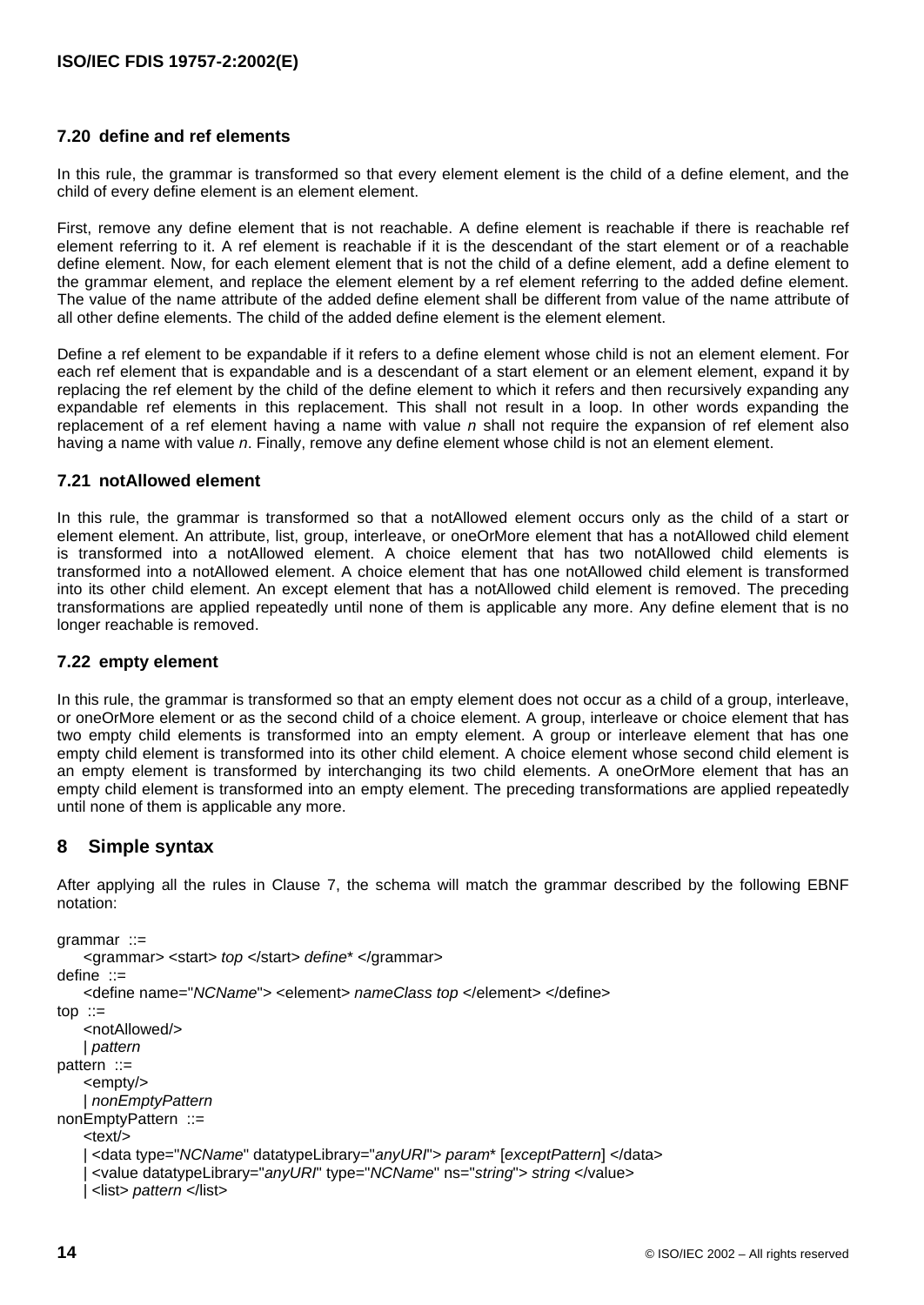```
 | <attribute> nameClass pattern </attribute>
     | <ref name="NCName"/>
     | <oneOrMore> nonEmptyPattern </oneOrMore>
     | <choice> pattern nonEmptyPattern </choice>
     | <group> nonEmptyPattern nonEmptyPattern </group>
     | <interleave> nonEmptyPattern nonEmptyPattern </interleave>
param ::= 
    <param name="NCName"> string </param>
exceptPattern ::=
    <except> pattern </except>
nameClass ::= 
    <anyName> [exceptNameClass] </anyName>
    | <nsName ns="string"> [exceptNameClass] </nsName>
     | <name ns="string"> NCName </name>
    | <choice> nameClass nameClass </choice>
exceptNameClass ::= 
    <except> nameClass </except>
```
With this grammar, no elements or attributes are allowed other than those explicitly shown.

NOTE The simple syntax is purely an internal artifact of this part of ISO/IEC 19757. The simple syntax is not an alternative interchange syntax for RELAX NG. A correct RELAX NG schema is always required to be in the full syntax and is never required to be in the simple syntax.

## **9 Semantics**

### **9.1 Inference rules**

This clause defines the semantics of a correct RELAX NG schema that has been transformed into the simple syntax. The semantics of a RELAX NG schema consist of a specification of what XML documents are valid with respect to that schema. The semantics are described formally. The formalism uses axioms and inference rules. Axioms are propositions that are provable unconditionally. An inference rule consists of one or more antecedents and exactly one consequent. An antecedent is either positive or negative. If all the positive antecedents of an inference rule are provable and none of the negative antecedents are provable, then the consequent of the inference rule is provable. An XML document is valid with respect to a RELAX NG schema if and only if the proposition that the element representing it in the data model is valid is provable in the formalism specified in this clause.

NOTE This kind of formalism is similar to a proof system. However, a traditional proof system only has positive antecedents.

The notation for inference rules separates the antecedents from the consequent by a horizontal line: the antecedents are above the line; the consequent is below the line. If an antecedent is of the form not(*p*), then it is a negative antecedent; otherwise, it is a positive antecedent. Both axioms and inferences rules may use variables. A variable has a name and optionally a subscript. The name of a variable is italicized. Each variable has a range that is determined by its name. If an axiom or inference rule contains multiple variables with the same range, then subscripts are used to distinguish them. Axioms and inference rules are implicitly universally quantified over the variables they contain. We explain this further below.

The possibility that an inference rule or axiom may contain more than one occurrence of a particular variable requires that an identity relation be defined on each kind of object over which a variable can range. The identity relation for all kinds of object is value-based. Two objects of a particular kind are identical if the constituents of the objects are identical. For example, two attributes are considered the same if they have the same name and the same value. Two characters are identical if their Unicode character codes are the same.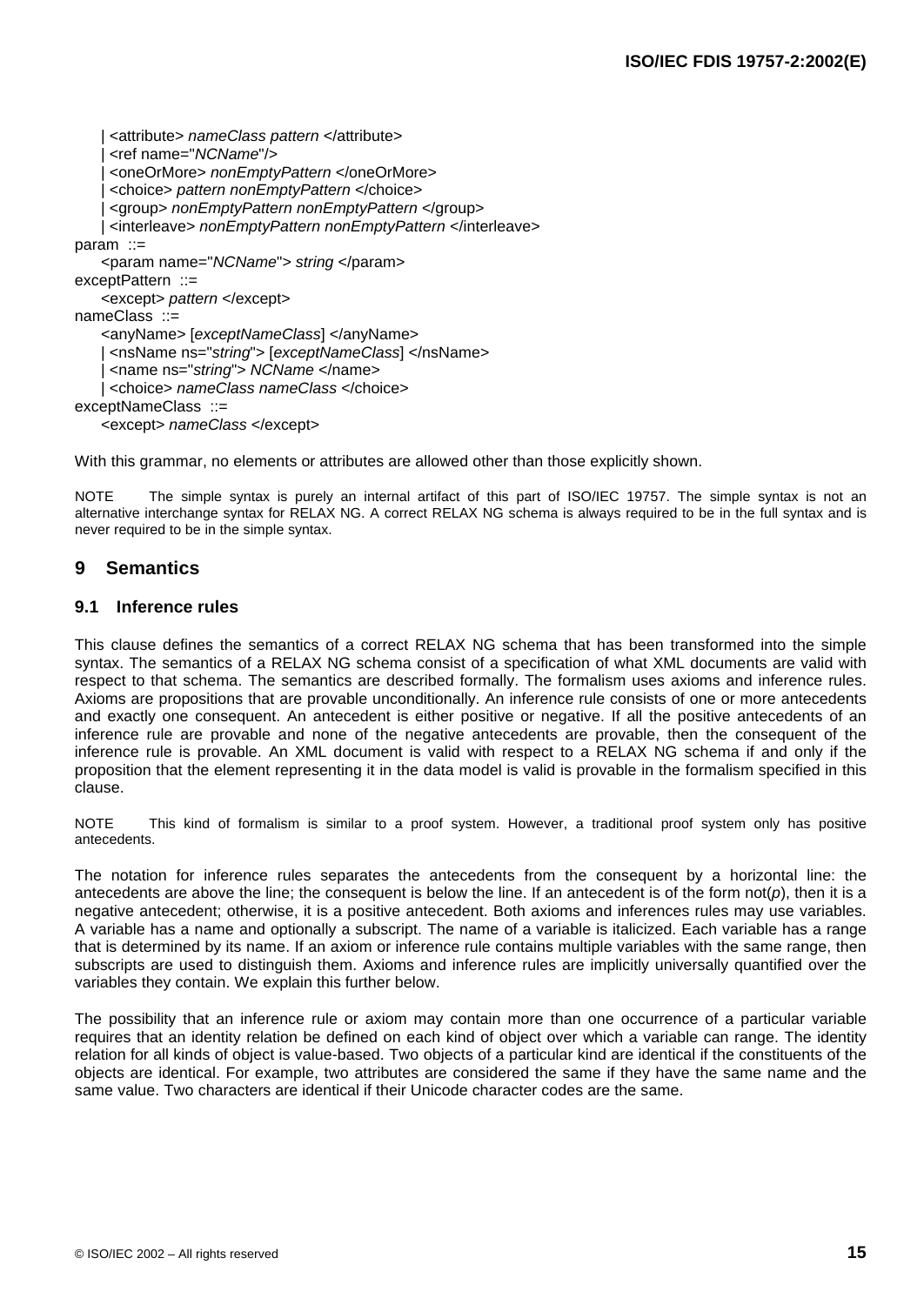## <span id="page-21-0"></span>**9.2 Name classes**

The main semantic concept for name classes is that of a name belonging to a name class. A name class is an element that matches the production nameClass. A name is as defined in [Clause](#page-12-0) 5: it consists of a namespace URI and a local name.

The first axiom is called (anyName 1):

(anyName 1) *n* in <anyName/>

NOTE 1 The (anyName 1) axiom says that for any name *n*, *n* belongs to the name class <anyName/>, in other words <anyName/> matches any name. Note the effect of the implicit universal quantification over the variables in the axiom: this is what makes the axiom apply for any name *n*.

The first inference rule is almost as simple:

(anyName 2)  $\frac{\text{not}(n \text{ in } nc)}{n \text{ in } \text{}}$  <except> *nc* </except> </anyName>

NOTE 2 The (anyName 2) inference rule says that for any name *n* and for any name class *nc*, if *n* does not belong to *nc*, then *n* belongs to <anyName> <except> *nc* </except> </anyName>. In other words, <anyName> <except> *nc* </except> </ anyName> matches any name that does not match *nc*.

The remaining axioms and inference rules for name classes are as follows:

(nsName 1) name( *u*, *ln* ) in <nsName ns="*u*"/>

(nsName 2)  $\frac{\text{not}(\text{name}( u, ln ) \text{ in } nc)}{\text{name}( u, ln ) \text{ in } \text{-nsName} \text{ ns} = "u" > \text{-except} > nc \text{-/except} > \text{-/nsName} > \text{-cscale}$ 

(name) name( *u*, *ln* ) in <name ns="*u*"> *ln* </name>

(name choice 1)  $n \in \mathbb{R}$  *n* in  $nc_1$  $n \in \mathbb{R}$  *n* in <choice>  $n \in \mathbb{C}$  *nc*<sub>2</sub> </choice> (name choice 2) *n* in *nc*<sup>2</sup>  $n$  in  $\leq$ choice>  $n c_1$   $n c_2$   $\leq$ /choice>

## **9.3 Patterns**

## **9.3.1 choice pattern**

The semantics of the choice pattern are as follows:

$$
\text{(choice 1)} \quad \text{c} x \vdash a; \, m = \sim p_1
$$
\n
$$
\text{(choice 1)} \quad \text{c} x \vdash a; \, m = \sim \text{choice} > p_1 \, p_2 < \text{/choice} \, \text{c}
$$

(choice 2) *cx* ⊦ *a*; *m* =~ *p*<sub>2</sub>  $cx \vdash a$ ;  $m = \sim$  <choice>  $p_1$   $p_2$  </choice>

## **9.3.2 group pattern**

The semantics of the group pattern are as follows:

(group)

\n
$$
\frac{cx + a_1; \, m_1 = -p_1}{cx + a_1 + a_2; \, m_1, \, m_2 = -\text{sgroup} > p_1 \, p_2 \text{ group}}
$$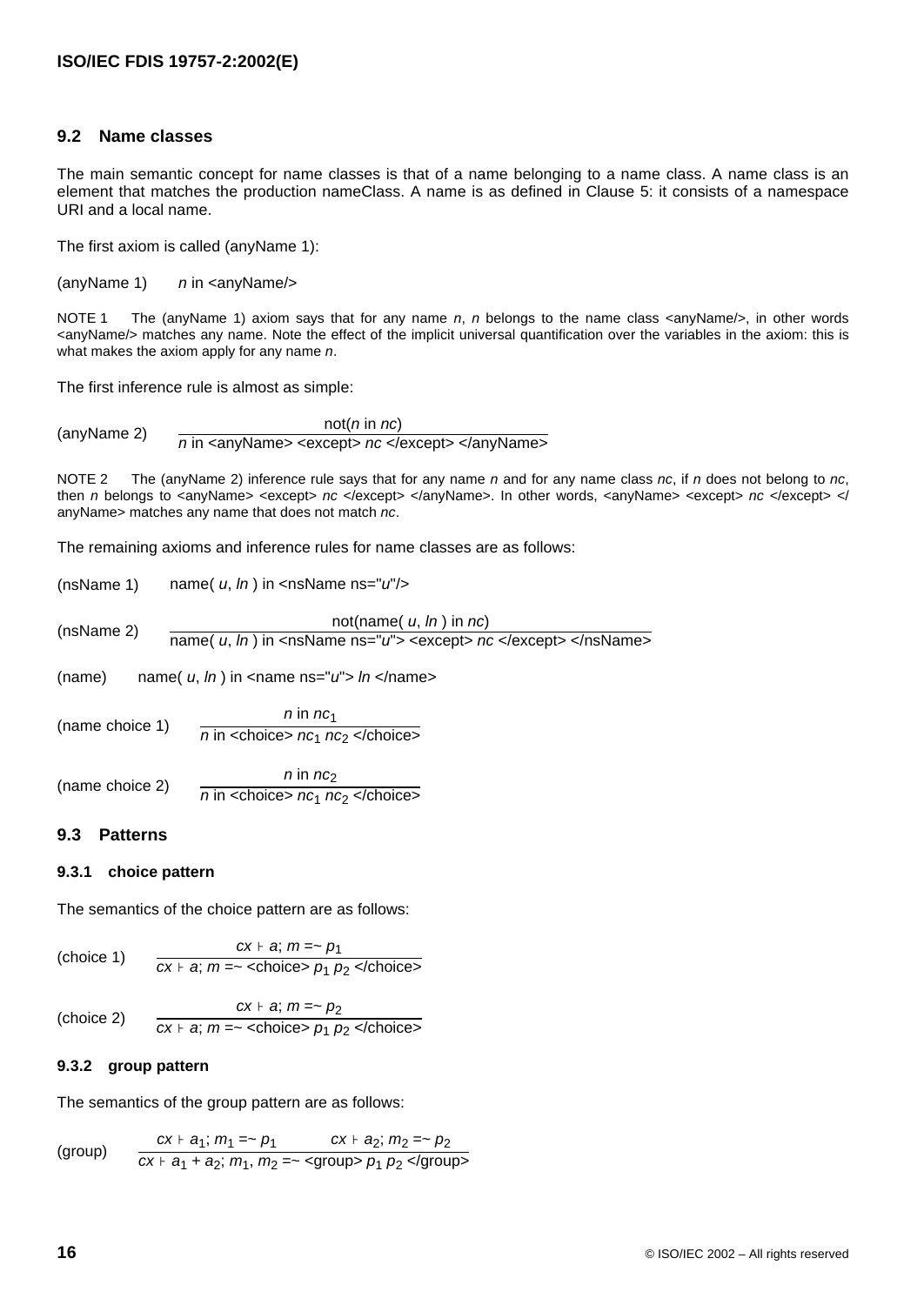<span id="page-22-0"></span>NOTE The restriction in [10.4](#page-28-0) ensures that the set of attributes constructed in the consequent will not have multiple attributes with the same name.

#### **9.3.3 empty pattern**

The semantics of the empty pattern are as follows:

(empty)  $cx + \{\};$  () =~ <empty/>

#### **9.3.4 text pattern**

The semantics of the text pattern are as follows:

(text 1)  $cx + \{\};$  () =~ <text/>

(text 2)  $\frac{cx + \{\}; m = -\text{ \textless}\t{c}x}{cx + \{\}; m, s = -\text{ \textless}\t{c}x/\text{ \textless}\t{c}x}$ 

The effect of the above rule is that a text element matches zero or more strings.

#### **9.3.5 oneOrMore pattern**

The semantics of the oneOrMore pattern are as follows:

 $(oneOrMore 1)$   $\frac{cx + a; m = ~ p}{cx + a; m = ~ \text{coneOrMore} > p \text{ of } 0$ 

(oneOrMore 2) *cx* ⊦ *a*<sub>1</sub>; *m*<sub>1</sub> =~ *p cx* ⊦ *a*<sub>2</sub>; *m*<sub>2</sub> =~ <oneOrMore> *p* </oneOrMore> disjoint(*a*<sub>1</sub>, *a*<sub>2</sub>) *cx* ⊦ *a*<sub>1</sub> + *a*<sub>2</sub>; *m*<sub>1</sub>, *m*<sub>2</sub> =~ <oneOrMore> *p* </oneOrMore>

#### **9.3.6 interleave pattern**

The semantics of interleaving are defined by the following rules.

(interleaves 1) ( ) interleaves ( ); ( ) (interleaves 2) *m*<sup>1</sup> interleaves *m*2; *m*<sup>3</sup> *m*4, *m*<sup>1</sup> interleaves *m*4, *m*2; *m*<sup>3</sup>

(interleaves 3) *m*<sup>1</sup> interleaves *m*2; *m*<sup>3</sup> *m*4, *m*<sup>1</sup> interleaves *m*2; *m*4, *m*<sup>3</sup>

For example, the interleavings of  $>< a>> a$  and  $<>> a>> a>>> a>>> a>>> a>>> a>>> a>>> a>>> a>>> a>>> a>>> a>>>> a>>>> a>>>>> a>>>>> a>>>>>> a>>>>>> a$ 

The semantics of the interleave pattern are as follows:

(interleave) 
$$
\frac{cx + a_1; m_1 = -p_1 \quad cx + a_2; m_2 = -p_2 \quad m_3 \text{ interleaves } m_1; m_2}{cx + a_1 + a_2; m_3 = -\text{ interleaves } p_1 \ p_2 \text{ interleaves}}
$$

NOTE The restriction in [10.4](#page-28-0) ensures that the set of attributes constructed in the consequent will not have multiple attributes with the same name.

#### **9.3.7 element and attribute pattern**

The value of an attribute is always a single string, which may be empty. Thus, the empty sequence is not a possible attribute value. On the other hand, the children of an element can be an empty sequence and cannot consist of an empty string. In order to ensure that validation handles attributes and elements consistently, a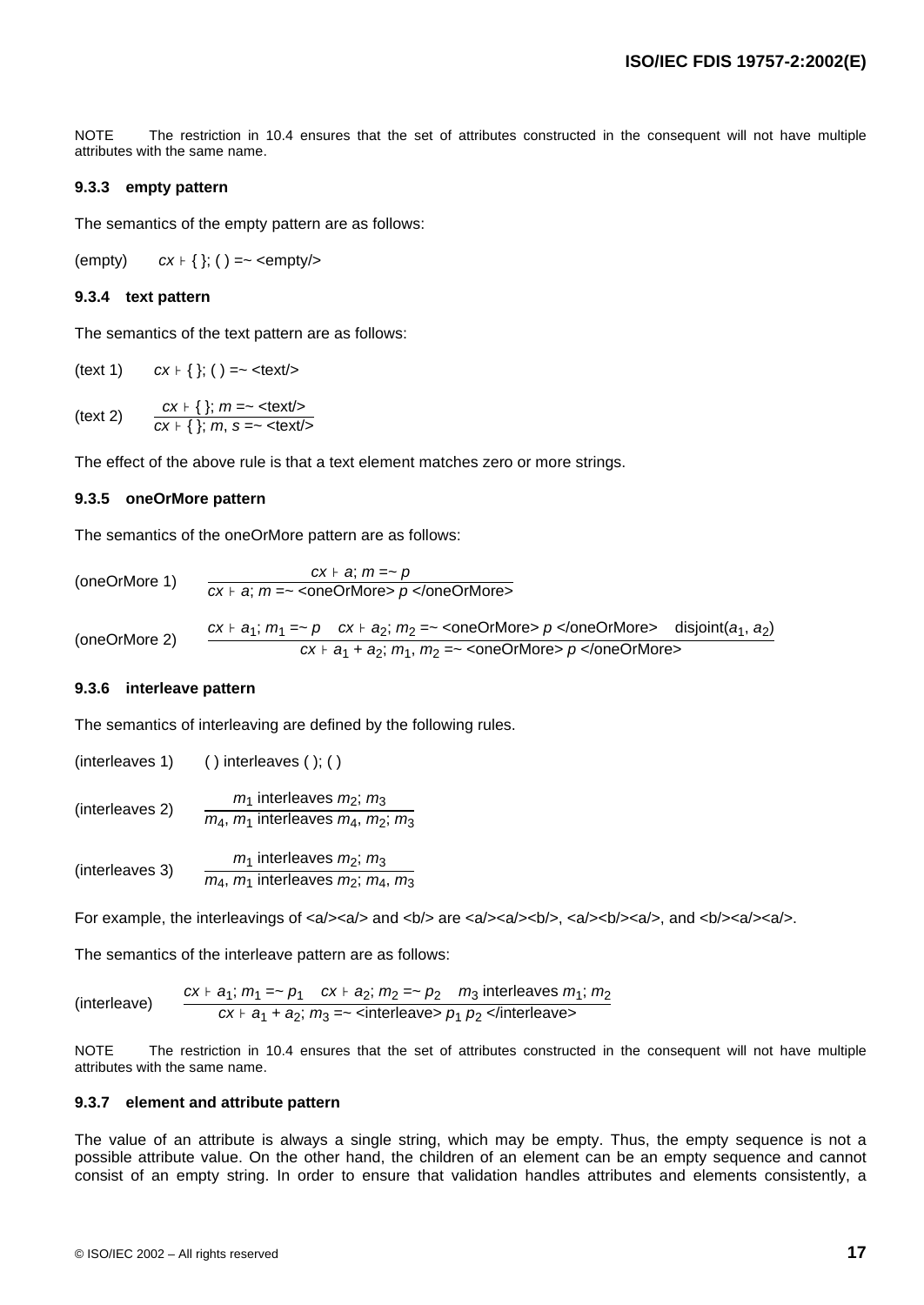<span id="page-23-0"></span>variant of matching called weak matching is used. Weak matching is used when matching the pattern for the value of an attribute or for the attributes and children of an element.

The semantics of weak matching are as follows:

(weak match 1) 
$$
\frac{cx + a; m = -p}{cx + a; m = -\text{weak}} p
$$

 $($ weak match 2 $)$   $\frac{cx + a; ( ) = -p}{cx + a; ws =_{\text{weak}} p}$ 

(weak match 3)  $\frac{cx + a; "'' = ~ p}{cx + a; ( ) = ~ w}$ 

The semantics of the attribute pattern are as follows:

$$
(attribute) \quad \begin{array}{c} cx \vdash \{\}; \ s = \text{-} \text{weak } p \quad n \text{ in } nc \\ \hline cx \vdash \text{attribute}(\ n, \ s); \ (\ ) = \text{-} \ \text{-} \text{attribute} > nc \ p < \text{/attribute} \text{-} \end{array}
$$

The semantics of the element pattern are as follows:

(element) 
$$
\frac{cx_1 + a; m = -_{\text{weak}} p \quad n \text{ in } nc \quad \text{okAsChildren}(m) \quad \text{derf}(ln) = \text{element} > nc \quad p \text{ elements}
$$

$$
cx_2 + \{\}; \text{ws}_1, \text{element} \quad n, cx_1, a, m\}, \text{ws}_2 = -\text{erf name="ln" >
$$

#### **9.3.8 data and value pattern**

RELAX NG relies on datatype libraries to perform datatyping. A datatype library is identified by a URI. A datatype within a datatype library is identified by an NCName. A datatype library provides two services.

- It can determine whether a string is a legal representation of a datatype. This service accepts a list of zero or more parameters. For example, a string datatype might have a parameter specifying the length of a string. The datatype library determines what parameters are applicable for each datatype.
- It can determine whether two strings represent the same value of a datatype. This service does not have any parameters.

Both services may make use of the context of a string. For example, a datatype representing a QName would use the namespace map.

The datatypeEqual function shall be reflexive, transitive and symmetric, that is, the following inference rules shall hold:

| (datatypeEqual reflexive)  | datatypeAllows( $u$ , In, params, s, $cx$ )<br>datatypeEqual( $u$ , $ln$ , s, $cx$ , s, $cx$ )                                                                                                                                                  |
|----------------------------|-------------------------------------------------------------------------------------------------------------------------------------------------------------------------------------------------------------------------------------------------|
| (datatypeEqual transitive) | datatypeEqual(u, ln, s <sub>1</sub> , cx <sub>1</sub> , s <sub>2</sub> , cx <sub>2</sub> ) datatypeEqual(u, ln, s <sub>2</sub> , cx <sub>3</sub> , s <sub>3</sub> , cx <sub>3</sub> )<br>datatypeEqual(u, ln, $s_1$ , $cx_1$ , $s_3$ , $cx_3$ ) |
| (datatypeEqual symmetric)  | datatypeEqual(u, ln, $s_1$ , $cx_1$ , $s_2$ , $cx_2$ )<br>datatypeEqual(u, ln, s <sub>2</sub> , cx <sub>2</sub> , s <sub>1</sub> , cx <sub>1</sub> )                                                                                            |

The semantics of the data and value patterns are as follows:

$$
(value) \quad \frac{\text{datatypeEqual}(u_1, \text{ In, } s_1, \text{ cx}_1, \text{ s}_2, \text{ context}(u_2, \text{ cx}_2))}{cx_1 + \{\}; s_1 = \text{value datatypeLibrary="u_1" type="\text{In} "ns="u_2" [cx_2] > s_2 < \text{value} \}
$$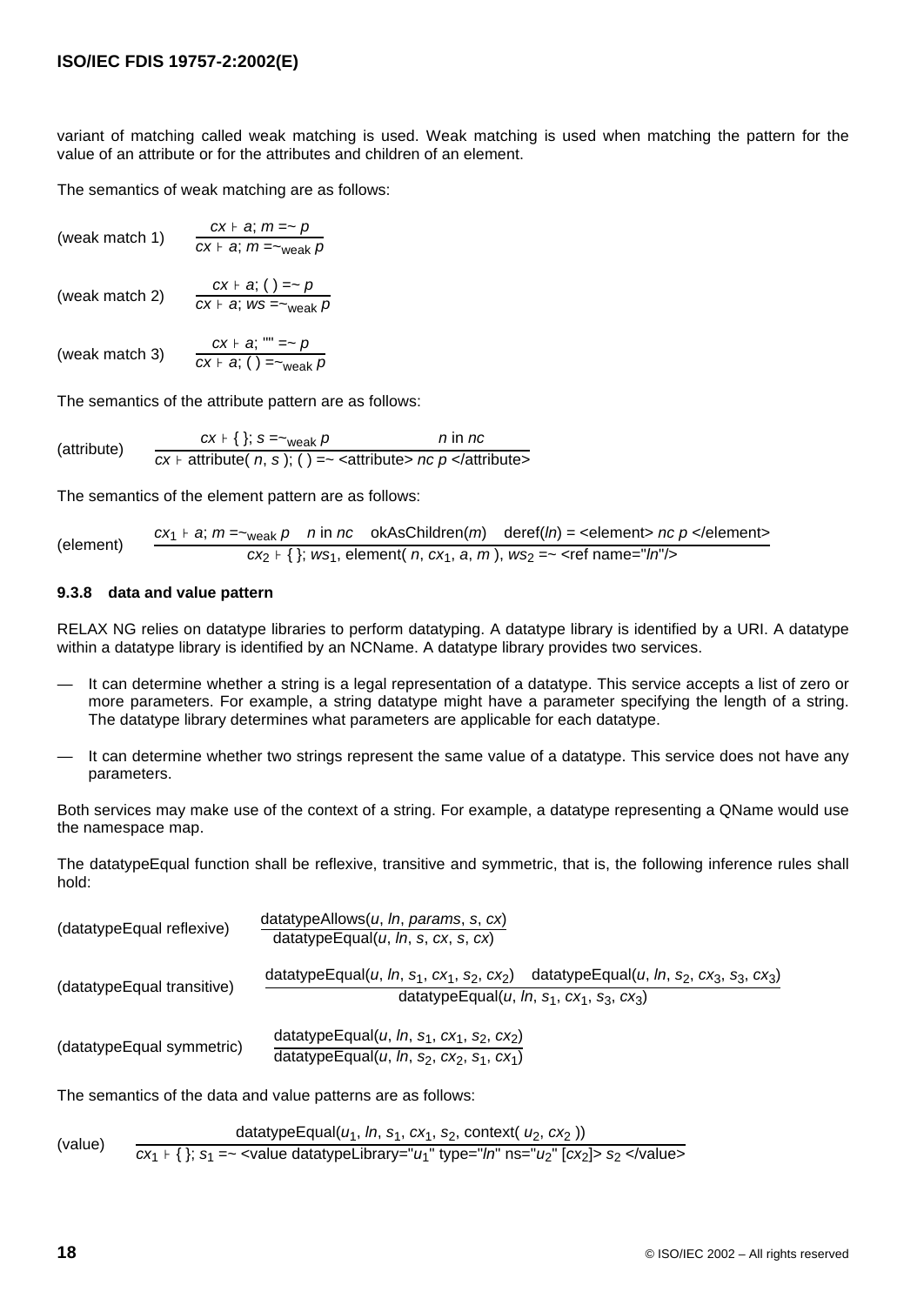<span id="page-24-0"></span>(data 1) datatypeAllows(*u*, *ln*, *params*, *s*, *cx*) *cx* ⊦ { }; *s* =~ <data datatypeLibrary="*u*" type="*ln*"> *params* </data>

(data 2) datatypeAllows(*u*, *ln*, *params*, *s*, *cx*) not(*cx* + *a*; *s* =~ *p*)<br> $\frac{cx + \{\}; s = -$  <data datatypeLibrary="*u*" type="*ln*"> *params* <except> *p* </except> </data>

#### **9.3.9 Built-in datatype library**

The empty URI identifies a special built-in datatype library. This provides two datatypes, string and token. No parameters are allowed for either of these datatypes.

The semantics of the two built-in datatypes are as follows:

| (string allows) | datatypeAllows("", "string", $($ ), s, $cx$ )                                                                               |
|-----------------|-----------------------------------------------------------------------------------------------------------------------------|
| (string equal)  | datatypeEqual("", "string", s, $cx_1$ , s, $cx_2$ )                                                                         |
| (token allows)  | datatypeAllows("", "token", $($ ), s, $cx$ )                                                                                |
| (token equal)   | normalizeWhiteSpace( $s_1$ ) = normalizeWhiteSpace( $s_2$ )<br>datatypeEqual("", "token", $s_1$ , $cx_1$ , $s_2$ , $cx_2$ ) |

#### **9.3.10 list pattern**

The semantics of the list pattern are as follows:

(list)  $\frac{cx + \{\}; \text{ split}( s) = ~ p}{cx + \{\}; \; s = ~ < \text{ lists } p \text{ <} \text{ lists}}$ 

NOTE It is crucial in the above inference rule that the sequence that is matched against a pattern can contain consecutive strings.

#### **9.4 Validity**

An element is valid with respect to a schema if the element together with an empty set of attributes it matches the start pattern of the schema's grammar.

(valid)  $\frac{\text{start}() = p \quad cx \cdot \{\}; e = \sim p}{\text{valid}(e)}$ 

## **10 Restrictions**

#### **10.1 General**

The following constraints are all checked after the grammar has been transformed to the simple form described in [Clause](#page-19-0) 8.

NOTE The purpose of these restrictions is to catch user errors and to facilitate implementation.

## **10.2 Prohibited paths**

#### **10.2.1 General**

This clause describes restrictions on where elements are allowed in the schema based on the names of the ancestor elements. The concept of a prohibited path is used to describe these restrictions. A path is a sequence of NCNames separated by / or //.

— An element matches a path *x*, where *x* is an NCName, if and only if the local name of the element is *x*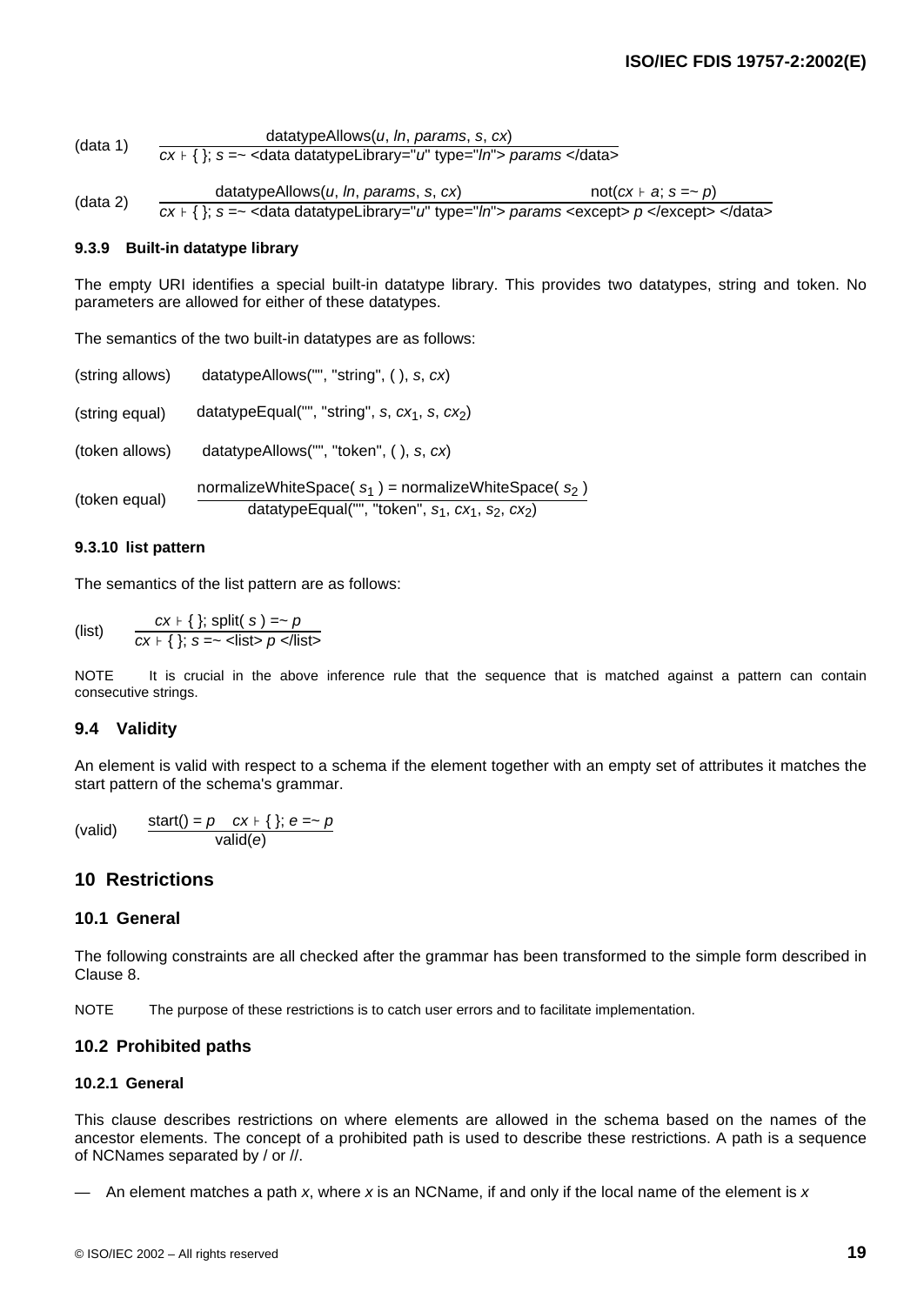- <span id="page-25-0"></span>An element matches a path  $x/p$ , where x is an NCName and p is a path, if and only if the local name of the element is *x* and the element has a child that matches *p*
- An element matches a path *x*//*p*, where *x* is an NCName and *p* is a path, if and only if the local name of the element is *x* and the element has a descendant that matches *p*

For example, the element

<foo> <bar> <baz/> </bar> </foo>

matches the paths foo, foo/bar, foo//bar, foo//baz, foo/bar/baz, foo/bar//baz and foo//bar/baz, but not foo/baz or foobar.

A correct RELAX NG schema shall be such that, after transformation to the simple form, it does not contain any element that matches a prohibited path.

#### **10.2.2 attribute pattern**

The following paths are prohibited:

- attribute//ref
- attribute//attribute

#### **10.2.3 oneOrMore pattern**

The following paths are prohibited:

- oneOrMore//group//attribute
- oneOrMore//interleave//attribute

#### **10.2.4 list pattern**

The following paths are prohibited:

- list//list
- list//ref
- list//attribute
- list//text
- list//interleave

## **10.2.5 except element in data pattern**

The following paths are prohibited:

- data/except//attribute
- data/except//ref
- data/except//text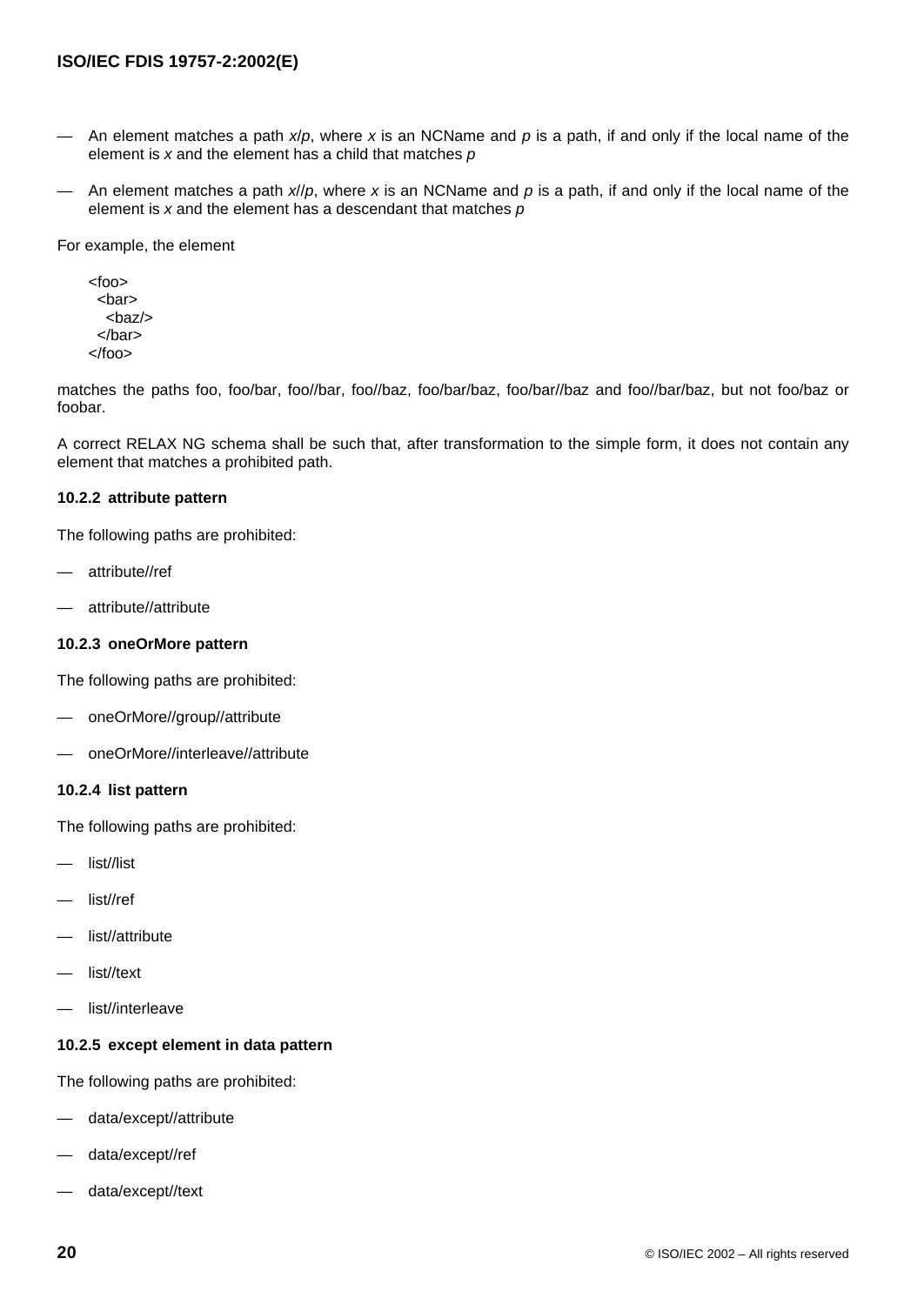- <span id="page-26-0"></span>— data/except//list
- data/except//group
- data/except//interleave
- data/except//oneOrMore
- data/except//empty

NOTE This implies that an except element with a data parent can contain only data, value and choice elements.

#### **10.2.6 start element**

The following paths are prohibited:

- start//attribute
- start//data
- start//value
- start//text
- start//list
- start//group
- start//interleave
- start//oneOrMore
- start//empty

#### **10.3 String sequences**

RELAX NG does not allow a pattern such as:

```
<element name="foo">
  <group>
   <data type="int"/>
   <element name="bar">
    <empty/>
   </element>
  </group>
</element>
```
Nor does it allow a pattern such as:

```
<element name="foo">
  <group>
   <data type="int"/>
   <text/>
  </group>
</element>
```
NOTE 1 For clarity, the above two examples have not been transformed to the simple syntax. This does not affect the requirement that the constraint in this sub-clause, as with all other constraints in this clause, is checked after the grammar has been transformed to the simple syntax.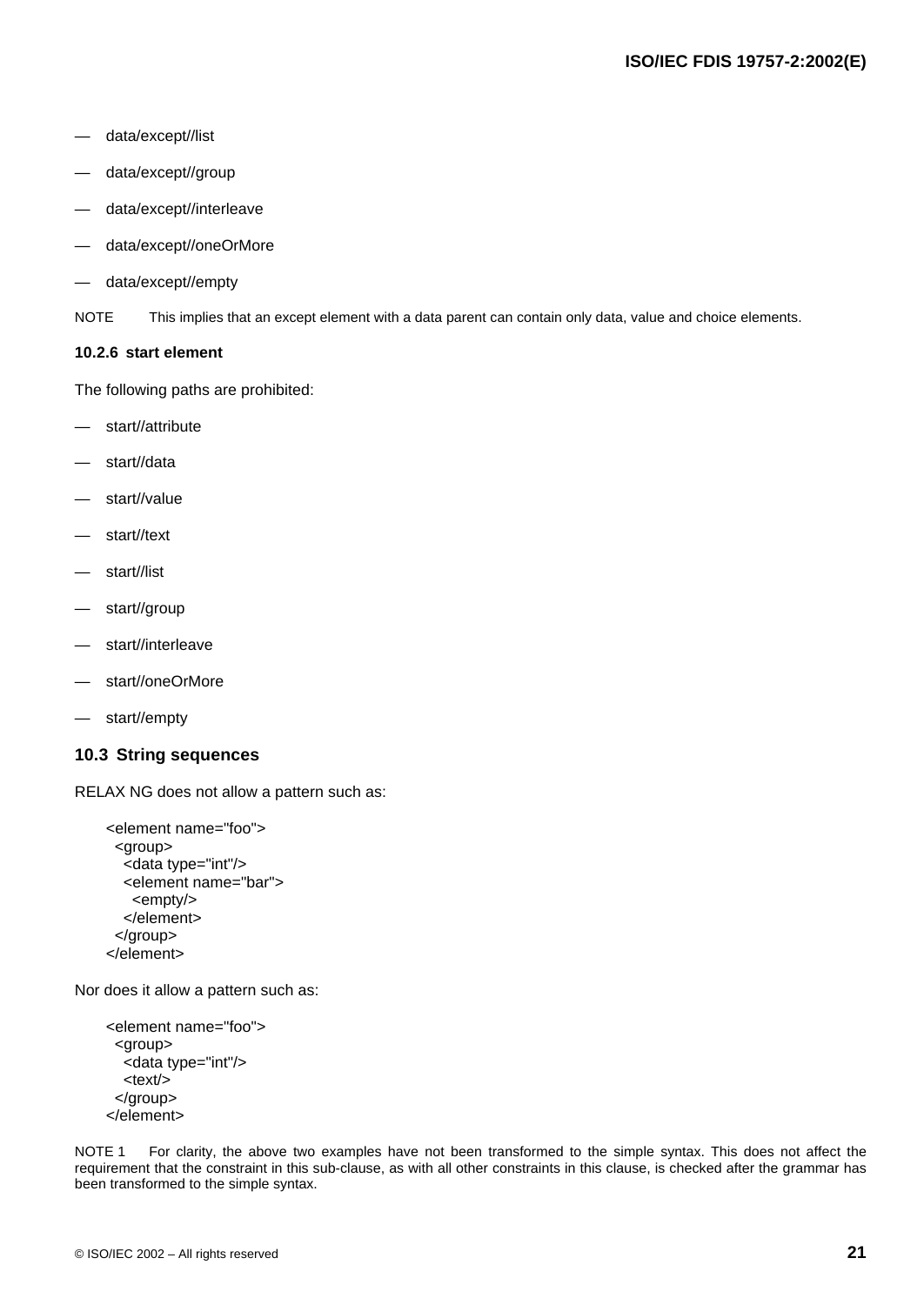## **ISO/IEC FDIS 19757-2:2002(E)**

More generally, if the pattern for the content of an element or attribute contains

- a pattern that can match a child (that is, an element, data, value, list or text pattern), and
- a pattern that matches a single string (that is, a data, value or list pattern),

then the two patterns shall be alternatives to each other.

This rule does not apply to patterns occurring within a list pattern.

To formalize this, the concept of a content-type is used. A pattern that is allowable as the content of an element has one of three content-types: empty, complex and simple.

The empty content-type is groupable with anything. In addition, the complex content-type is groupable with the complex content-type. The following rules formalize this.

(group empty 1) groupable(empty( ), *ct*)

(group empty 2) groupable(*ct*, empty( ))

(group complex) groupable(complex( ), complex( ))

Some patterns have a content-type. The following rules define when a pattern has a content-type and, if so, what it is.

(value) <value datatypeLibrary="*u*1" type="*ln*" ns="*u*2"> *s* </value> **:**<sup>c</sup> simple( )

(data 1) <data datatypeLibrary="*u*" type="*ln*"> *params* </data> **:**<sup>c</sup> simple( )

(data 2) *p* **:**<sup>c</sup> *ct* <data datatypeLibrary="*u*" type="*ln*"> *params* <except> *p* </except> </data> **:**<sup>c</sup> simple( )

(list)  $\langle$  list >  $p \langle$   $\rangle$   $\langle$   $\rangle$   $\langle$   $\rangle$   $\langle$   $\rangle$   $\langle$   $\rangle$   $\langle$   $\rangle$   $\langle$   $\rangle$   $\langle$   $\rangle$   $\langle$   $\rangle$   $\langle$   $\rangle$   $\langle$   $\rangle$   $\langle$   $\rangle$   $\langle$   $\rangle$   $\langle$   $\rangle$   $\langle$   $\rangle$   $\langle$   $\rangle$   $\langle$   $\rangle$   $\langle$   $\rangle$   $\langle$   $\rangle$   $\langle$   $\rangle$ 

(text) <text/> **:**<sup>c</sup> complex( )

(ref) <ref name="*ln*"/> :<sub>c</sub> complex()

$$
(empty) \qquad \text{ :}_{c} \text{ empty}()
$$

$$
(attribute) \qquad \frac{p :_{c} ct}{\leq attribute > nc \ p \leq /attribute > :_{c} empty()
$$

$$
(group) \qquad \frac{p_1 :_{c} ct_1 \quad p_2 :_{c} ct_2 \quad groupable(ct_1, ct_2)}{ p_1 p_2 < group> s :_{c} max(ct_1, ct_2)}
$$

(interleave) 
$$
\frac{p_1 :_{c} ct_1 p_2 :_{c} ct_2 \text{ groupable}(ct_1, ct_2)}{\\ \leftarrow \text{interfaceive} > p_1 p_2 \leftarrow \text{interfaceive} > \leftarrow \text{max}(ct_1, ct_2)
$$

(oneOrMore) *p* **:**<sup>c</sup> *ct* groupable(*ct*, *ct*) <oneOrMore> *p* </oneOrMore> **:**<sup>c</sup> *ct*

$$
\text{(choice)} \quad \frac{p_1 :_{\text{c}} ct_1}{\text{choice} > p_1 p_2 \frac{p_2 :_{\text{c}} ct_2}{\text{choice} > p_1 p_2 \frac{p_2 :_{\text{c}} ct_2}
$$

NOTE 2 The antecedent in the (data 2) rule above is in fact redundant because of the prohibited paths in [10.2.5](#page-25-0).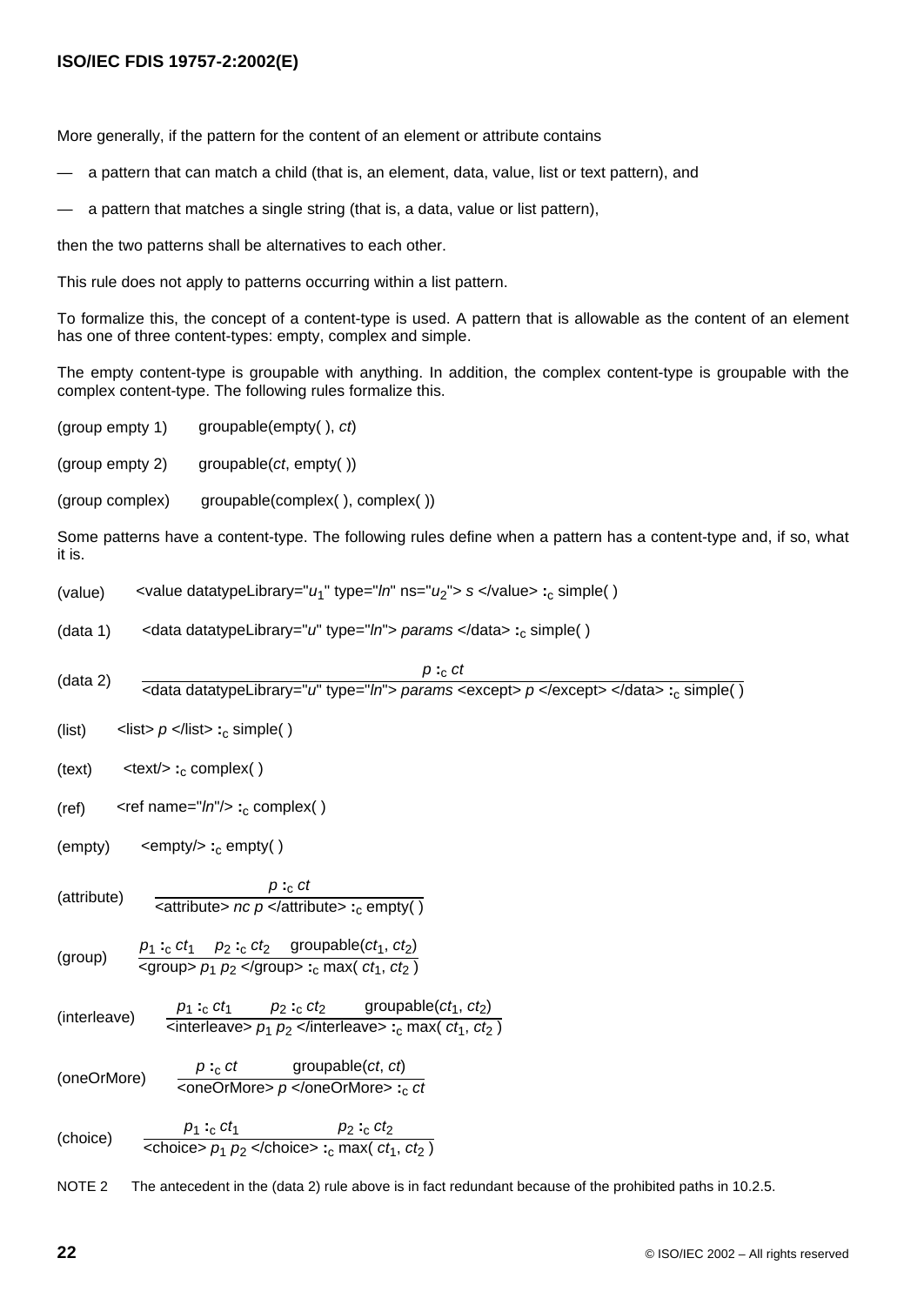<span id="page-28-0"></span>Now the restriction can be described. All patterns occurring as the content of an element pattern shall have a content-type.

(element) deref(*ln*) <sup>=</sup> <element> *nc <sup>p</sup>* </element> not(*<sup>p</sup>* **:**<sup>c</sup> *ct*) incorrectSchema()

### **10.4 Restrictions on attributes**

Duplicate attributes are not allowed. More precisely, for a pattern <group> *p1 p2* </group> or <interleave> *p1 p2* </ interleave>, there shall not be a name that belongs to both the name class of an attribute pattern occurring in *p1* and the name class of an attribute pattern occurring in *p2*. A pattern *p1* is defined to occur in a pattern *p2* if

— *p1* is *p2*, or

— *p2* is a choice, interleave, group or oneOrMore element and *p1* occurs in one or more children of *p2*.

Attributes using infinite name classes shall be repeated. More precisely, an attribute element that has an anyName or nsName descendant element shall have a oneOrMore ancestor element.

NOTE 1 This restriction is necessary for closure under negation.

Attributes using infinite name classes shall have text as their value. More precisely, an attribute element that has an anyName or nsName descendant element shall have a text child element.

NOTE 2 This restriction is necessary for closure under negation.

#### **10.5 Restrictions on interleave**

In order to facilitate implementation, an element of a particular name shall be allowed by at most one operand of an interleave pattern; similarly, a text pattern shall occur in at most one operand of an interleave pattern. More precisely, for a pattern <interleave> *p1 p2* </interleave>,

- there shall not be a name that belongs to both the name class of an element pattern referenced by a ref pattern occurring in *p1* and the name class of an element pattern referenced by a ref pattern occurring in *p2*, and
- a text pattern shall not occur in both *p1* and *p2*.

10.4 defines when one pattern is considered to occur in another pattern.

## **11 Conformance**

A conforming RELAX NG validator shall be able to determine for any XML document whether it is a correct RELAX NG schema. A conforming RELAX NG validator shall be able to determine for any XML document and for any correct RELAX NG schema whether the document is valid with respect to the schema.

However, the requirements in the preceding paragraph do not apply if the schema uses a datatype library that the validator does not support. A conforming RELAX NG validator is only required to support the built-in datatype library described in [9.3.9.](#page-24-0) A validator that claims conformance to RELAX NG should document which datatype libraries it supports. The requirements in the preceding paragraph also do not apply if the schema includes externalRef or include elements and the validator is unable to retrieve the resource identified by the URI or is unable to construct an element from the retrieved resource. A validator that claims conformance to RELAX NG should document its capabilities for handling URI references.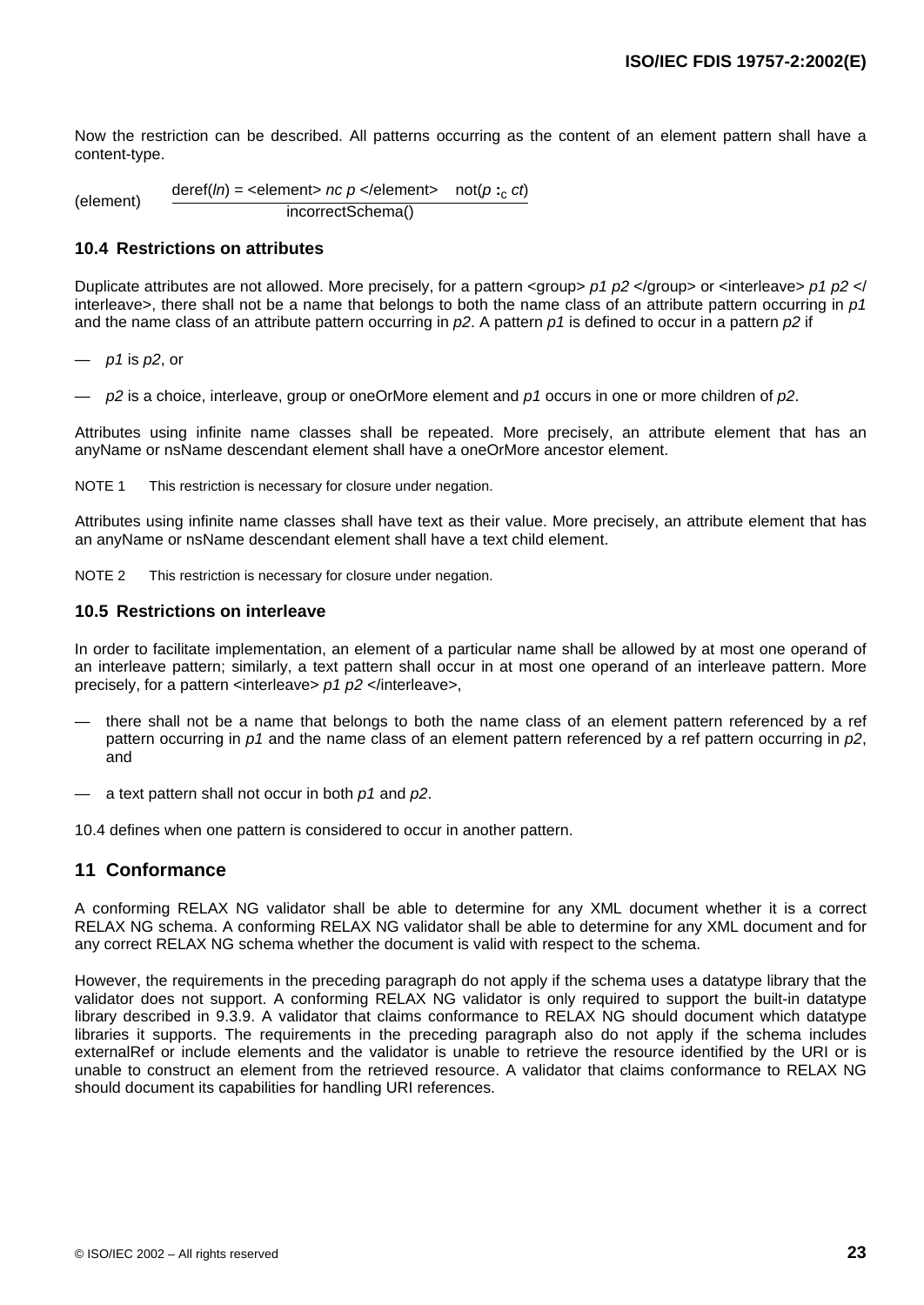# **Annex A**

(normative)

# **RELAX NG schema for RELAX NG**

<span id="page-29-0"></span>A correct RELAX NG schema shall be valid with respect to the following schema.

```
<grammar datatypeLibrary="http://www.w3.org/2001/XMLSchema-datatypes"
 ns="http://relaxng.org/ns/structure/1.0"
 xmlns="http://relaxng.org/ns/structure/1.0">
  <start>
   <ref name="pattern"/>
  </start>
  <define name="pattern">
   <choice>
    <element name="element">
     <choice>
      <attribute name="name">
        <data type="QName"/>
       </attribute>
      <ref name="open-name-class"/>
     </choice>
     <ref name="common-atts"/>
     <ref name="open-patterns"/>
    </element>
    <element name="attribute">
     <ref name="common-atts"/>
     <choice>
       <attribute name="name">
        <data type="QName"/>
       </attribute>
      <ref name="open-name-class"/>
     </choice>
     <interleave>
       <ref name="other"/>
       <optional>
        <ref name="pattern"/>
       </optional>
     </interleave>
    </element>
    <element name="group">
     <ref name="common-atts"/>
     <ref name="open-patterns"/>
    </element>
    <element name="interleave">
     <ref name="common-atts"/>
     <ref name="open-patterns"/>
    </element>
    <element name="choice">
     <ref name="common-atts"/>
     <ref name="open-patterns"/>
    </element>
    <element name="optional">
     <ref name="common-atts"/>
```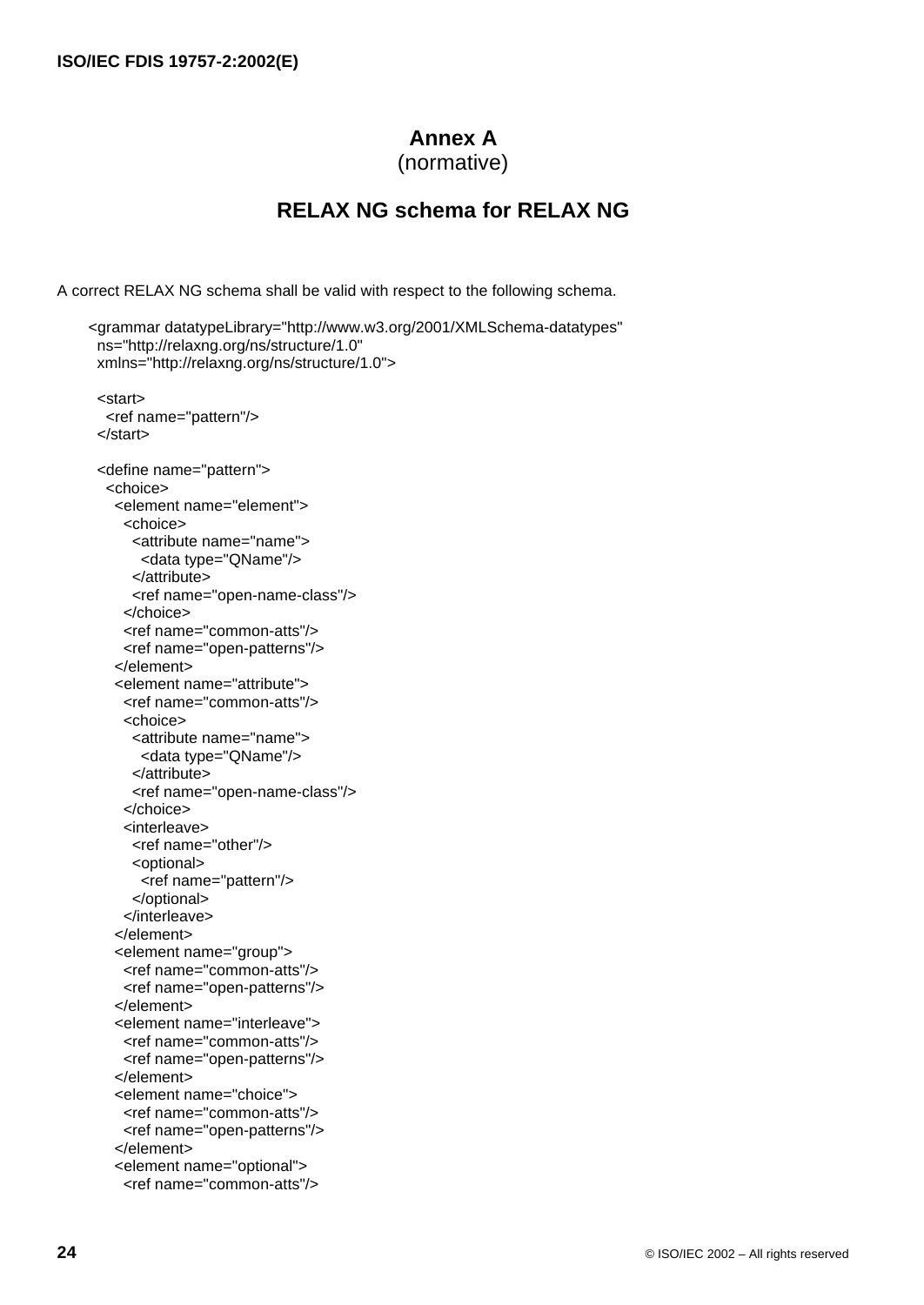```
 <ref name="open-patterns"/>
 </element>
 <element name="zeroOrMore">
  <ref name="common-atts"/>
  <ref name="open-patterns"/>
 </element>
 <element name="oneOrMore">
  <ref name="common-atts"/>
  <ref name="open-patterns"/>
 </element>
 <element name="list">
  <ref name="common-atts"/>
 open-patterns"/>
 </element>
 <element name="mixed">
common-atts"/>
 <ref name="open-patterns"/>
 </element>
 <element name="ref">
  <attribute name="name">
   <data type="NCName"/>
 </attribute>
 <ref name="common-atts"/>
 <ref name="other"/>
 </element>
 <element name="parentRef">
 <attribute name="name">
   <data type="NCName"/>
  </attribute>
  <ref name="common-atts"/>
  <ref name="other"/>
 </element>
 <element name="empty">
 <ref name="common-atts"/>
 <ref name="other"/>
 </element>
 <element name="text">
  <ref name="common-atts"/>
 <ref name="other"/>
 </element>
 <element name="value">
  <optional>
   <attribute name="type">
    <data type="NCName"/>
   </attribute>
  </optional>
  <ref name="common-atts"/>
 <text/>
 </element>
 <element name="data">
 <attribute name="type">
   <data type="NCName"/>
  </attribute>
  <ref name="common-atts"/>
  <interleave>
   <ref name="other"/>
   <group>
    <zeroOrMore>
     <element name="param">
      <attribute name="name">
```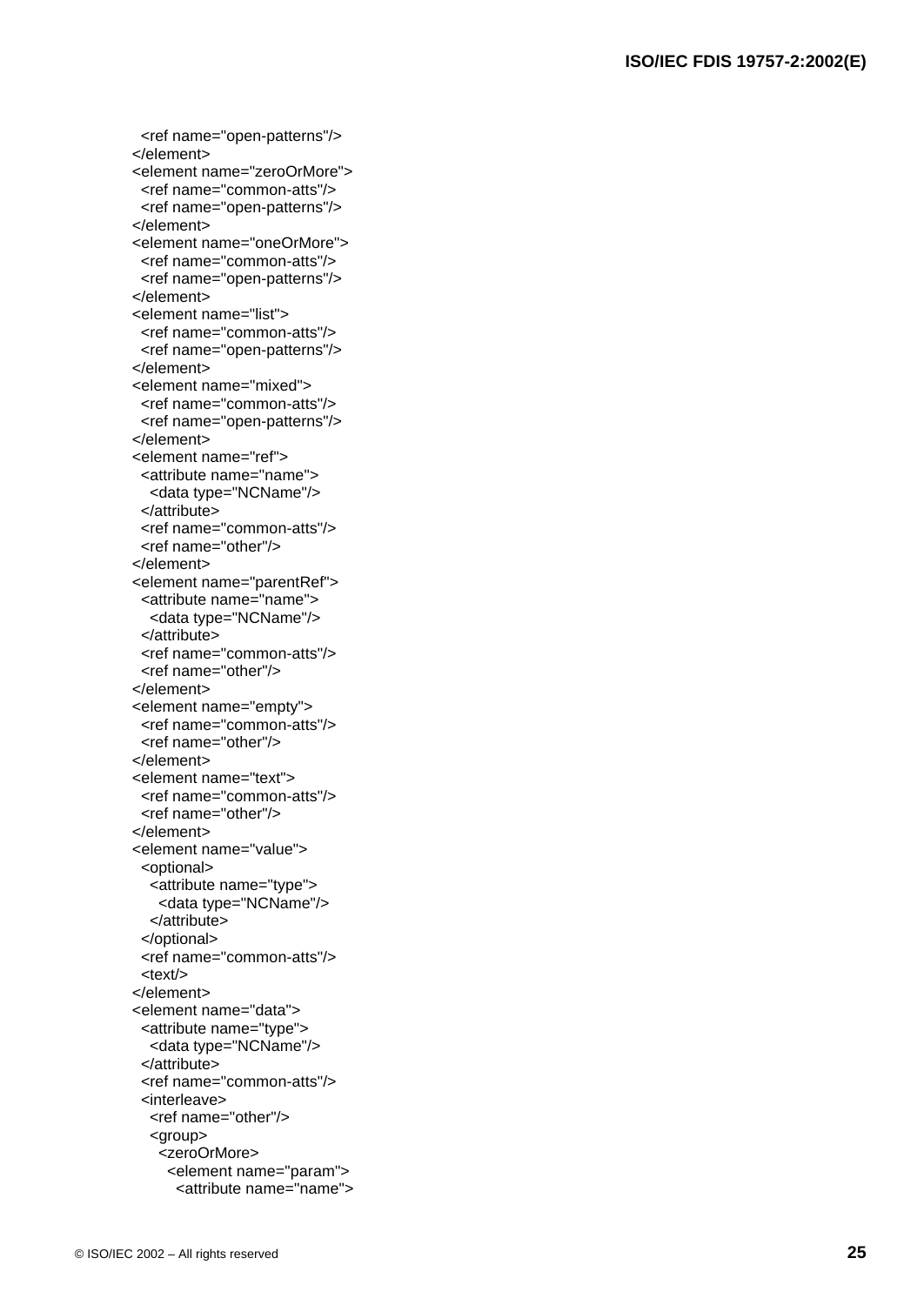<span id="page-31-0"></span> <data type="NCName"/> </attribute> <ref name=["common-atts"](#page-33-0)/>  $<$ text/ $>$  </element> </zeroOrMore> <optional> <element name="except"> <ref name=["common-atts"](#page-33-0)/> <ref name=["open-patterns](#page-32-0)"/> </element> </optional> </group> </interleave> </element> <element name="notAllowed"> <ref name="[common-atts](#page-33-0)"/> <ref name="[other"](#page-34-0)/> </element> <element name="externalRef"> <attribute name="href"> <data type="anyURI"/> </attribute> <ref name="[common-atts](#page-33-0)"/> <ref name="[other"](#page-34-0)/> </element> <element name="grammar"> <ref name="[common-atts](#page-33-0)"/> <ref name="grammar-content"/> </element> </choice> </define> <define name="grammar-content"> <interleave> <ref name="[other"](#page-34-0)/> <zeroOrMore> <choice> <ref name=["start-element](#page-32-0)"/> <ref name=["define-element](#page-32-0)"/> <element name="div"> <ref name="[common-atts](#page-33-0)"/> <ref name="grammar-content"/> </element> <element name="include"> <attribute name="href"> <data type="anyURI"/> </attribute> <ref name="[common-atts](#page-33-0)"/> <ref name="include-content"/> </element> </choice> </zeroOrMore> </interleave> </define> <define name="include-content"> <interleave> <ref name="[other"](#page-34-0)/>

```
 <zeroOrMore>
```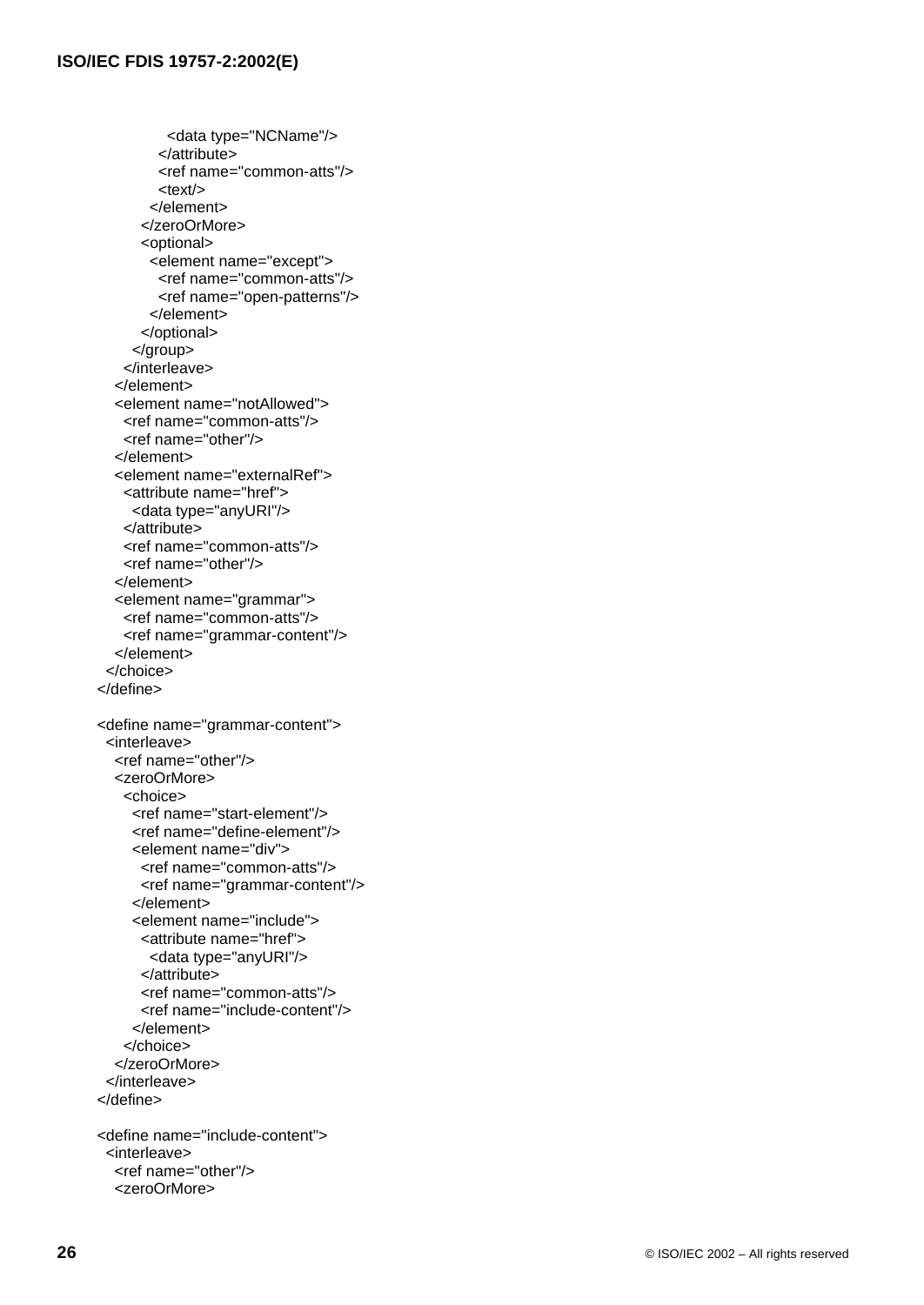```
 <choice>
     <ref name="start-element"/>
     <ref name="define-element"/>
     <element name="div">
       <ref name="common-atts"/>
       <ref name="include-content"/>
     </element>
    </choice>
   </zeroOrMore>
  </interleave>
 </define>
 <define name="start-element">
  <element name="start">
   <ref name="combine-att"/>
   <ref name="common-atts"/>
   <ref name="open-pattern"/>
  </element>
 </define>
 <define name="define-element">
  <element name="define">
   <attribute name="name">
    <data type="NCName"/>
   </attribute>
   <ref name="combine-att"/>
  "common-atts"/>
   <ref name="open-patterns"/>
  </element>
 </define>
 <define name="combine-att">
  <optional>
   <attribute name="combine">
    <choice>
     <value>choice</value>
     <value>interleave</value>
    </choice>
   </attribute>
  </optional>
 </define>
 <define name="open-patterns">
  <interleave>
   <ref name="other"/>
   <oneOrMore>
    <ref name="pattern"/>
   </oneOrMore>
  </interleave>
 </define>
 <define name="open-pattern">
  <interleave>
   <ref name="other"/>
   <ref name="pattern"/>
  </interleave>
 </define>
 <define name="name-class">
  <choice>
```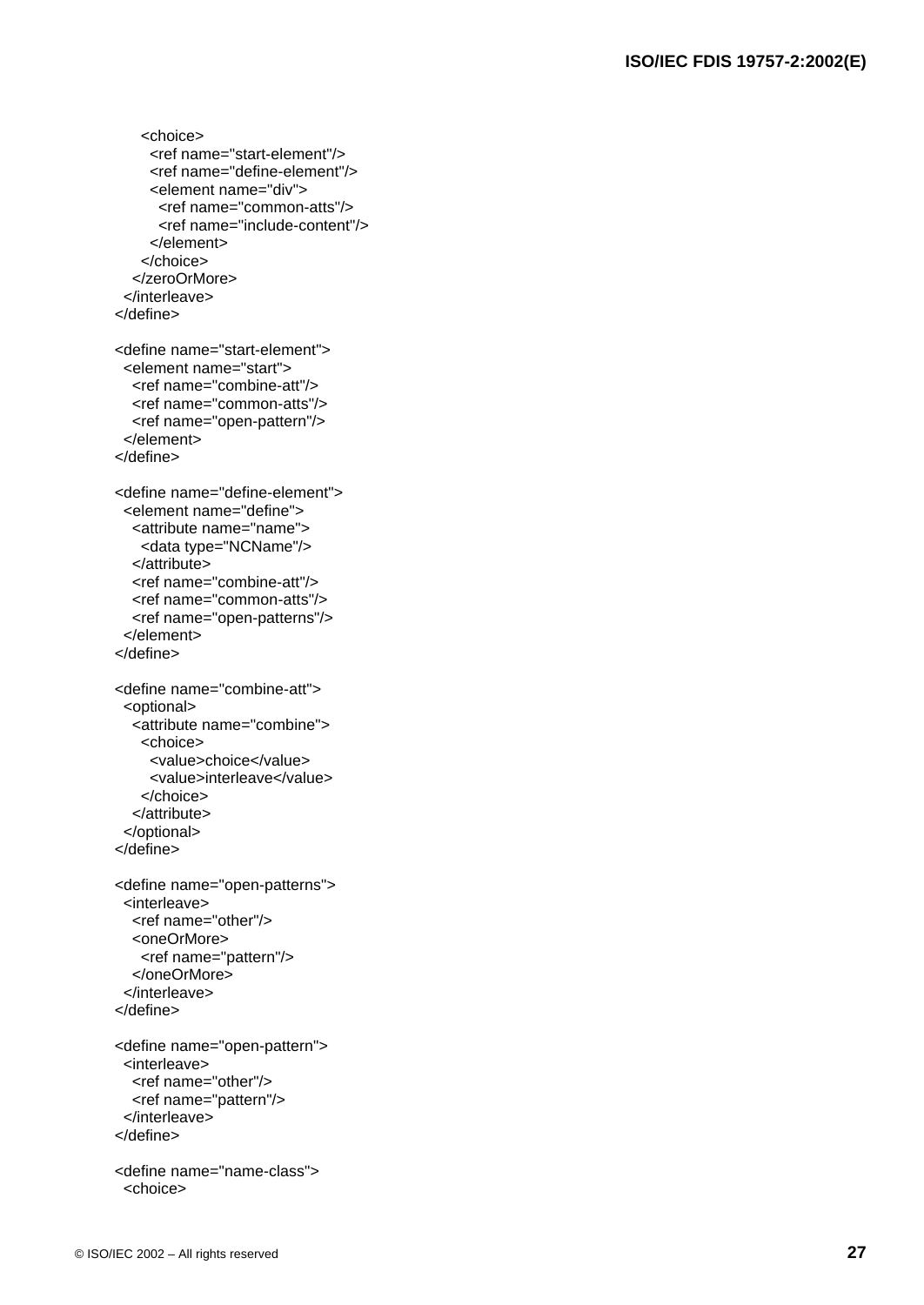```
 <element name="name">
    <ref name="common-atts"/>
    <data type="QName"/>
   </element>
   <element name="anyName">
   <ref name="common-atts"/>
    <ref name="except-name-class"/>
   </element>
   <element name="nsName">
    <ref name="common-atts"/>
    <ref name="except-name-class"/>
   </element>
   <element name="choice">
    <ref name="common-atts"/>
    <ref name="open-name-classes"/>
   </element>
  </choice>
 </define>
<define name="except-name-class">
  <interleave>
   <ref name="other"/>
   <optional>
    <element name="except">
     <ref name="open-name-classes"/>
    </element>
   </optional>
  </interleave>
 </define>
<define name="open-name-classes">
  <interleave>
  other"/>
   <oneOrMore>
    <ref name="name-class"/>
   </oneOrMore>
  </interleave>
 </define>
<define name="open-name-class">
  <interleave>
   <ref name="other"/>
   <ref name="name-class"/>
  </interleave>
 </define>
<define name="common-atts">
  <optional>
   <attribute name="ns"/>
  </optional>
  <optional>
   <attribute name="datatypeLibrary">
    <data type="anyURI"/>
   </attribute>
  </optional>
  <zeroOrMore>
   <attribute>
    <anyName>
     <except>
      <nsName/>
```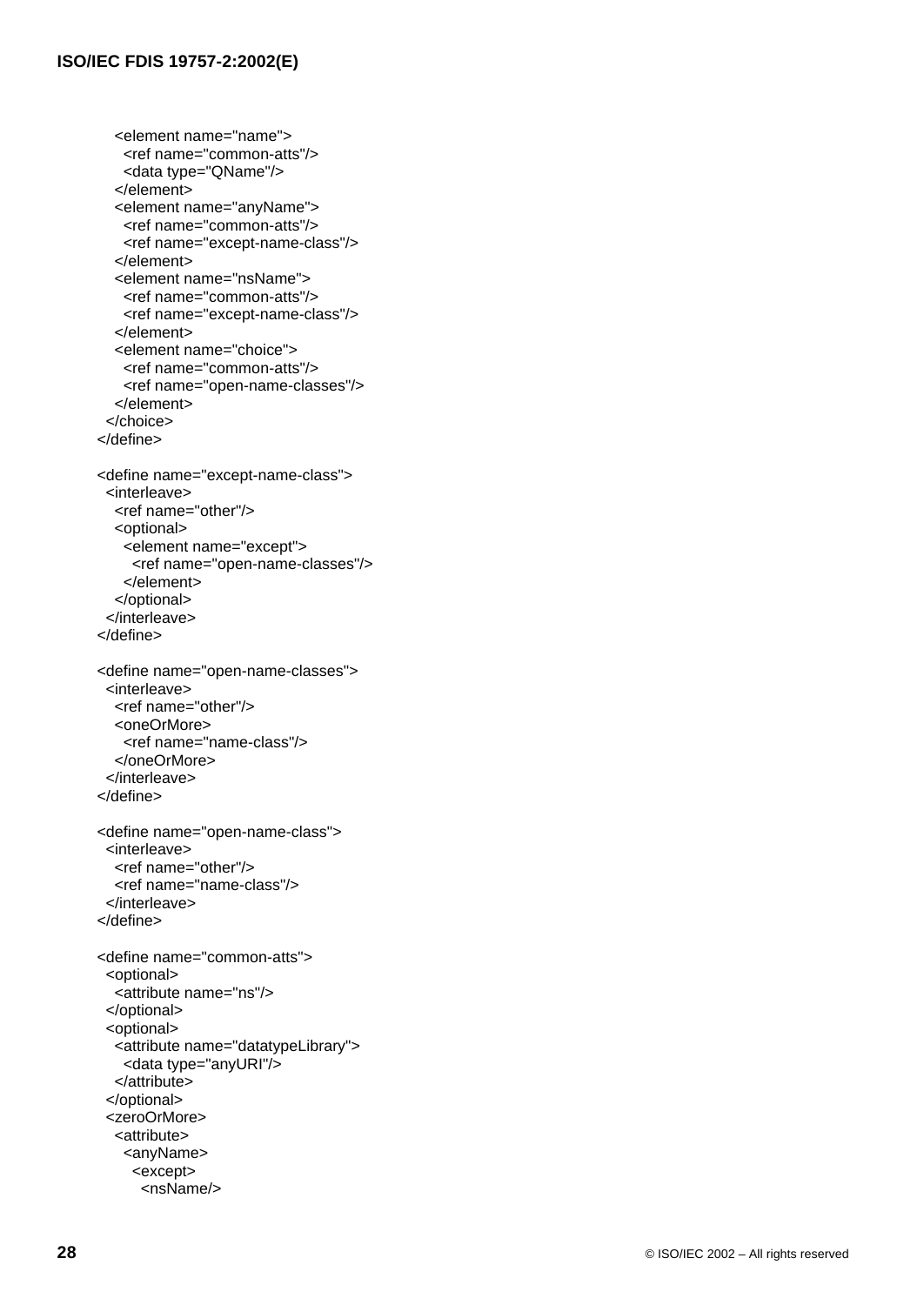<span id="page-34-0"></span> <nsName ns=""/> </except> </anyName> </attribute> </zeroOrMore> </define> <define name="other"> <zeroOrMore> <element> <anyName> <except> <nsName/> </except> </anyName> <zeroOrMore> <choice> <attribute> <anyName/> </attribute>  $<$ text $/$ <ref name="any"/> </choice> </zeroOrMore> </element> </zeroOrMore> </define> <define name="any"> <element> <anyName/> <zeroOrMore> <choice> <attribute> <anyName/> </attribute> <text/> <ref name="any"/> </choice> </zeroOrMore> </element> </define>

</grammar>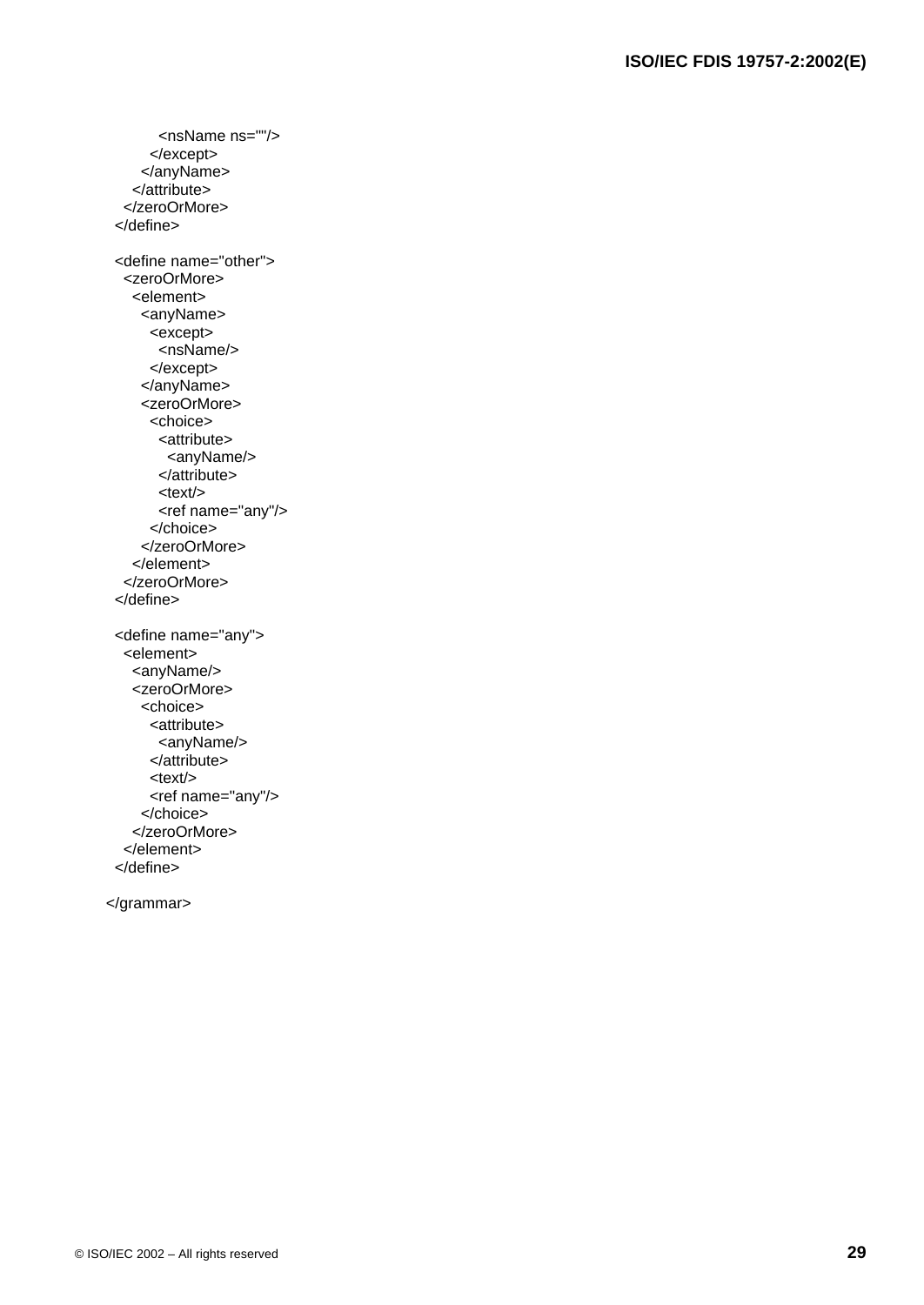# **Annex B**

(informative)

# **Examples**

## <span id="page-35-0"></span>**B.1 Data model**

Suppose the document http://www.example.com/doc.xml is as follows:

```
<?xml version="1.0"?>
<foo><pre1:bar1 xmlns:pre1="http://www.example.com/n1"/><pre2:bar2
 xmlns:pre2="http://www.example.com/n2"/></foo>
```
The element representing this document has

- a name which has
	- the empty string as the namespace URI, representing the absence of any namespace
	- foo as the local name
- a context which has
	- http://www.example.com/doc.xml as the base URI
	- a namespace map which
		- maps the prefix xml to the namespace URI http://www.w3.org/XML/1998/namespace (the xml prefix is implicitly declared by every XML document)
		- specifies the empty string as the default namespace URI
- an empty set of attributes
- a sequence of children consisting of an element which has
	- a name which has
		- http://www.example.com/n1 as the namespace URI
		- bar1 as the local name
	- a context which has
		- http://www.example.com/doc.xml as the base URI
		- a namespace map which
			- maps the prefix pre1 to the namespace URI http://www.example.com/n1
			- maps the prefix xml to the namespace URI http://www.w3.org/XML/1998/namespace
			- specifies the empty string as the default namespace URI
	- an empty set of attributes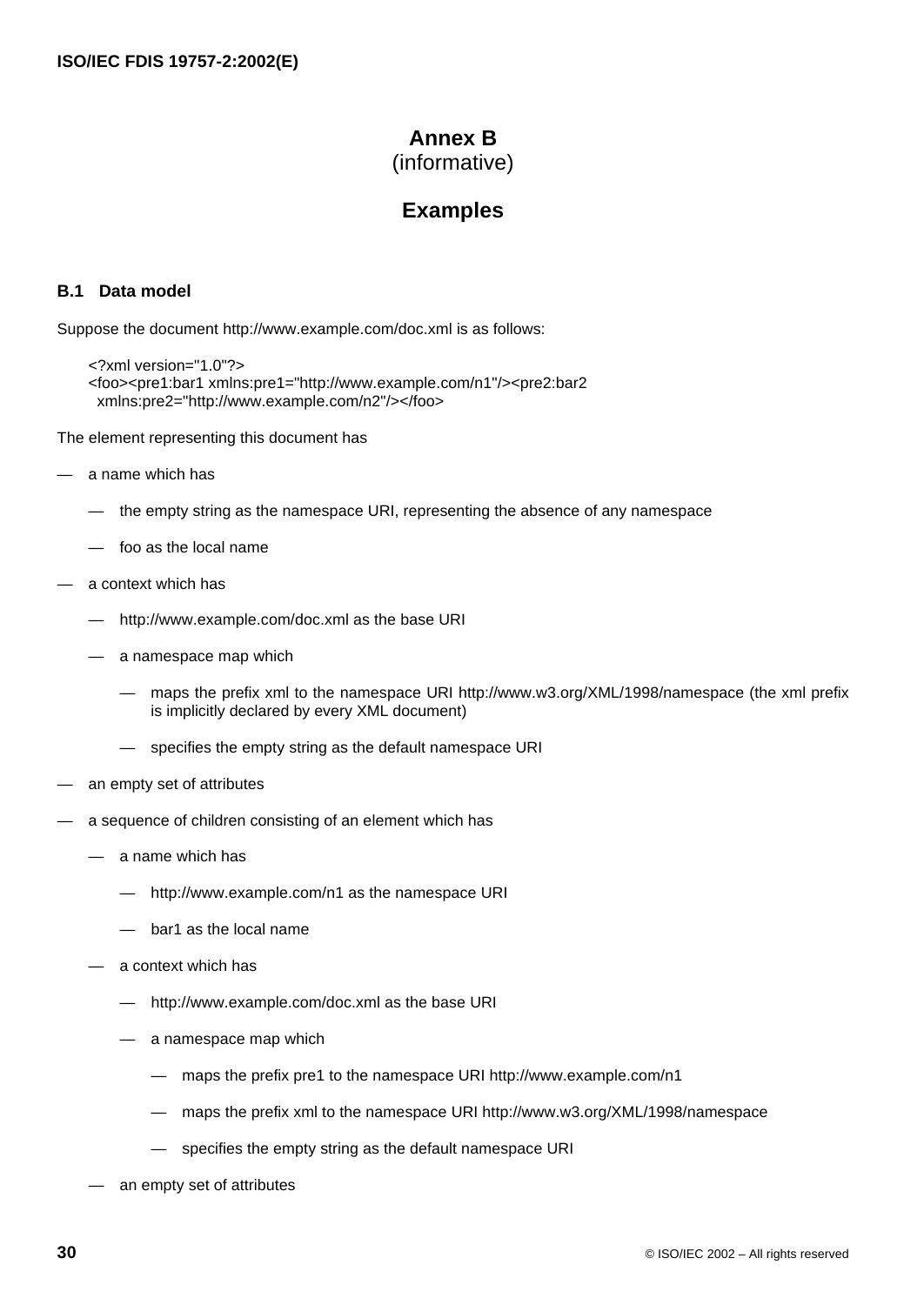<span id="page-36-0"></span>an empty sequence of children

followed by an element which has

- a name which has
	- http://www.example.com/n2 as the namespace URI
	- bar2 as the local name
- a context which has
	- http://www.example.com/doc.xml as the base URI
	- a namespace map which
		- maps the prefix pre2 to the namespace URI http://www.example.com/n2
		- maps the prefix xml to the namespace URI http://www.w3.org/XML/1998/namespace
		- specifies the empty string as the default namespace URI
- an empty set of attributes
- an empty sequence of children

## **B.2 Full syntax example**

Here is an example of a schema in the full syntax for the document in [B.1.](#page-35-0)

```
<?xml version="1.0"?>
<element name="foo"
      xmlns="http://relaxng.org/ns/structure/1.0"
      xmlns:a="http://relaxng.org/ns/annotation/1.0"
      xmlns:ex1="http://www.example.com/n1"
      xmlns:ex2="http://www.example.com/n2">
  <a:documentation>A foo element.</a:documentation>
  <element name="ex1:bar1">
   <empty/>
  </element>
  <element name="ex2:bar2">
   <empty/>
  </element>
</element>
```
## **B.3 Simple syntax example**

The schema in B.2 could be transformed into the simple syntax:

```
<?xml version="1.0"?>
<grammar xmlns="http://relaxng.org/ns/structure/1.0">
  <start>
   <ref name="foo.element"/>
  </start>
  <define name="foo.element">
   <element>
    <name ns="">foo</name>
    <group>
```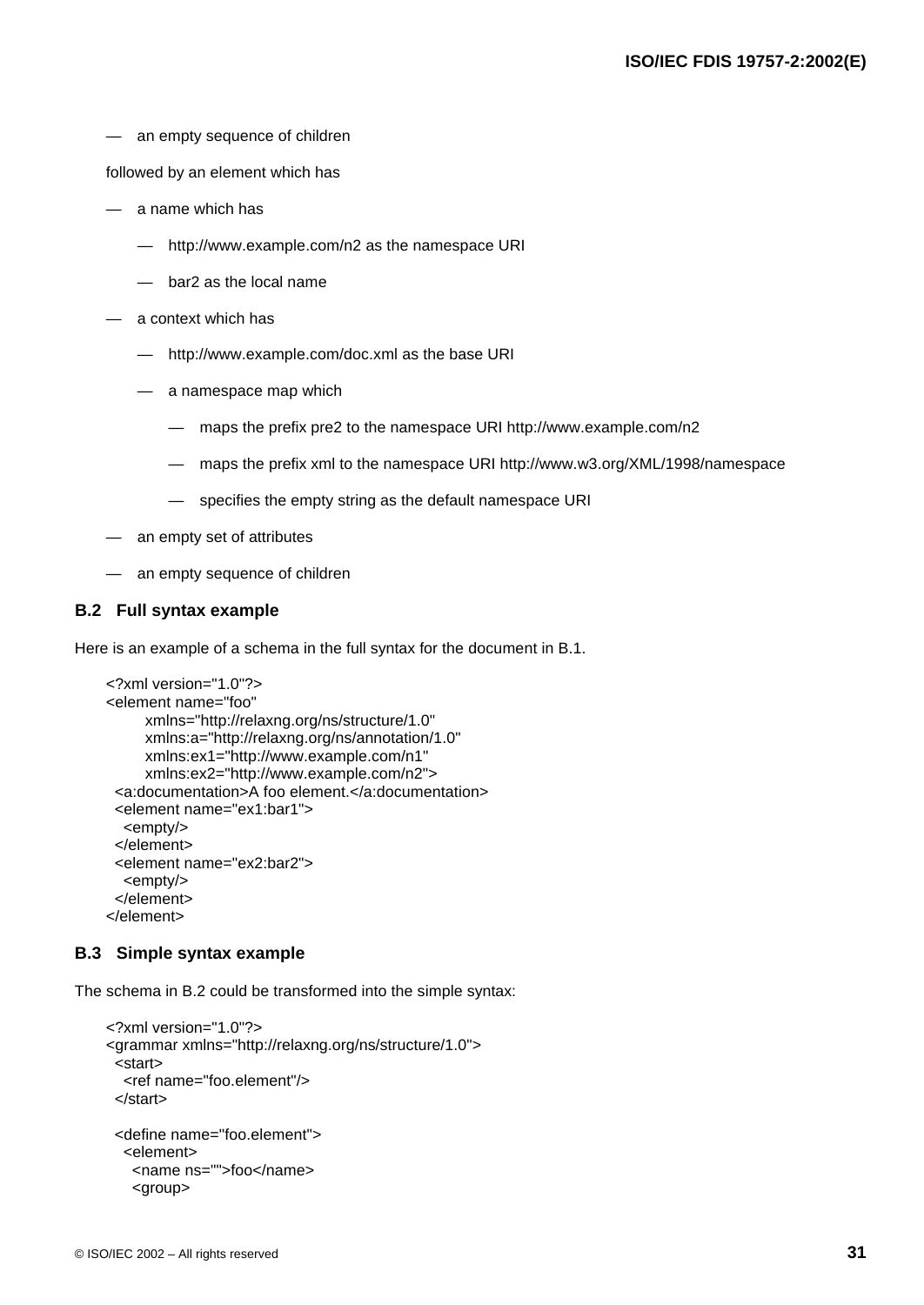```
 <ref name="bar1.element"/>
     <ref name="bar2.element"/>
    </group>
   </element>
  </define>
  <define name="bar1.element">
   <element>
    <name ns="http://www.example.com/n1">bar1</name>
    <empty/>
   </element>
  </define>
  <define name="bar2.element">
   <element>
    <name ns="http://www.example.com/n2">bar2</name>
    <empty/>
   </element>
  </define>
</grammar>
```
NOTE Strictly speaking, the result of simplification is an element in the data model rather than an XML document. For convenience, an XML document is used to represent an element in the data model.

## **B.4 Validation example**

Let  $e_0$  be

```
element( name( "", "foo" ), cx_0, { }, m )
```
where *m* is

 $e_1, e_2$ 

and  $e_1$  is

element( name( "http://www.example.com/n1", "bar1"),  $cx_1$ , { }, ( ) )

and  $e_2$  is

element( name( "http://www.example.com/n2", "bar2" ),  $cx_2$ , { }, ( ) )

Assuming appropriate definitions of  $cx_0$ ,  $cx_1$  and  $cx_2$ , this represents the document in [B.1](#page-35-0).

We now show how  $e_0$  can be shown to be valid with respect to the schema in [B.3](#page-36-0). The schema is equivalent to the following propositions:

```
start() = \text{~ref name} = "foo" / \text{~}
```

```
deref("foo.element") = <element> <name ns=""> "foo" </name> <group> <ref name="bar1"/> <ref
    name="bar2"/> </group> </element>
```
- deref("bar1.element") = <element> <name ns="http://www.example.com/n1"> "bar1" </name> <empty/> </ element>
- deref("bar2.element") = <element> <name ns="http://www.example.com/n2"> "bar2" </name> <empty/> </ element>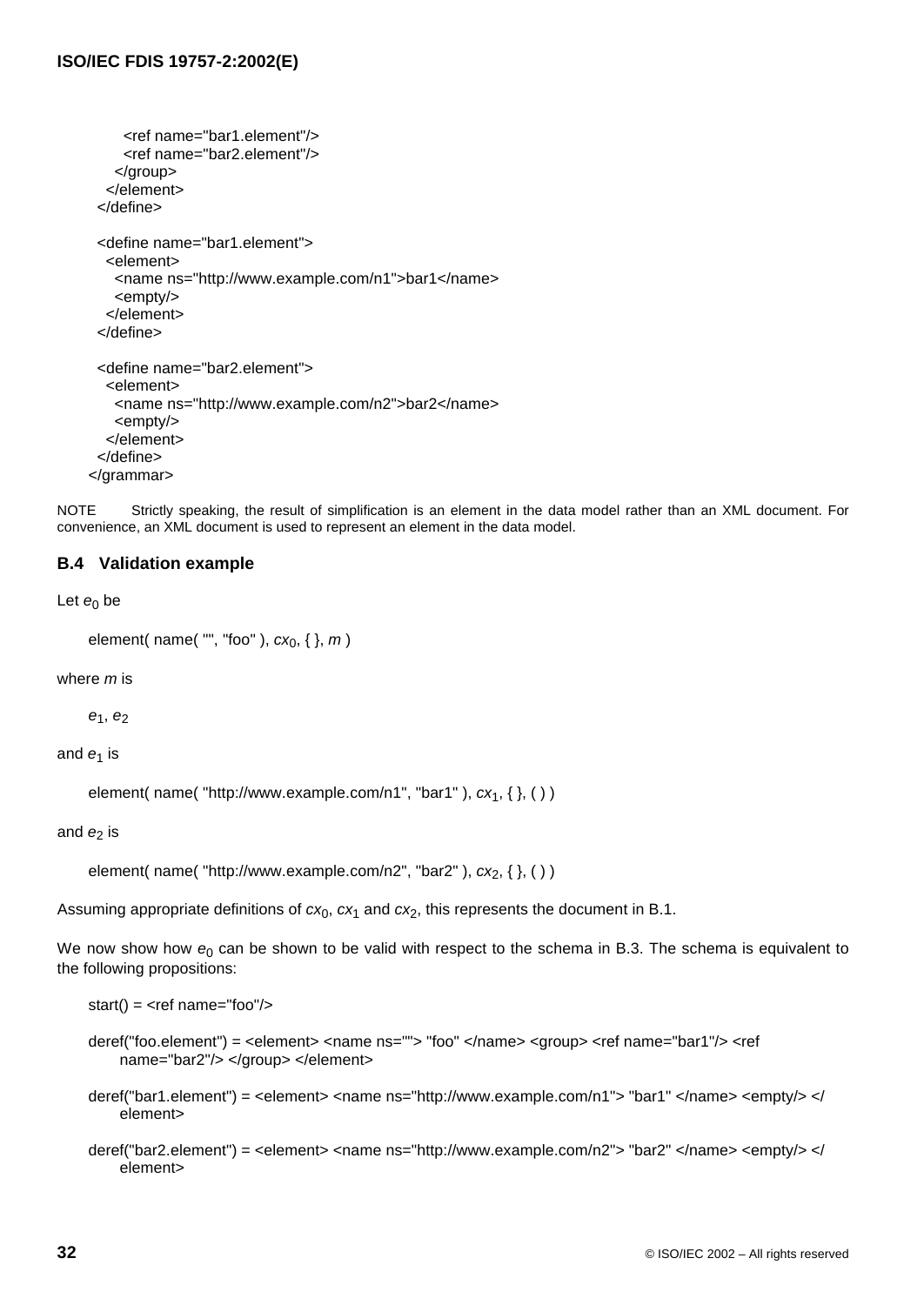Let name class *nc*<sub>1</sub> be

```
<name ns="http://www.example.com/n1"> "bar1" </name>
```
and let  $nc_2$  be

<name ns="http://www.example.com/n2"> "bar2" </name>

Then, by the inference rule (name) in [9.2](#page-21-0), we have

name( "http://www.example.com/n1", "bar1" ) in *nc*<sup>1</sup>

and

name( "http://www.example.com/n2", "bar2" ) in  $nc_2$ 

By the inference rule (empty) in [9.3.3](#page-22-0), we have

 $cx_1 + \{\};$  ( ) =~ <empty/>

and

 $cx_2 + \{\};$  ( ) =~ <empty/>

Thus by the inference rule (element) in [9.3.7](#page-22-0), we have

 $cx_0 + \{\}\; ; \; e_1 = \sim \text{~}$  ref name="bar1"/>

Note that we have chosen  $cx_0$ , since any context is allowed.

Likewise, we have

*cx*<sub>0</sub>  $\vdash$  { }; *e*<sub>2</sub> = ~ < *ref* name="bar2"/>

By the inference rule (group) in [9.3.1](#page-21-0), we have

*cx*<sub>0</sub> ⊦ { }; *e*<sub>1</sub>, *e*<sub>2</sub> =~ <group> <ref name="bar1"/> <ref name="bar2"/> </group>

By the inference rule (element) in [9.3.7,](#page-22-0) we have

*cx*<sub>3</sub>  $+$  { }; element( name( "", "foo" ),  $cx_0$ , { },  $m$  ) =~ < ref name="foo"/>

Here  $cx_3$  is an arbitrary context.

Thus we can apply the inference rule (valid) in [9.4](#page-24-0) and obtain

valid( $e_0$ )